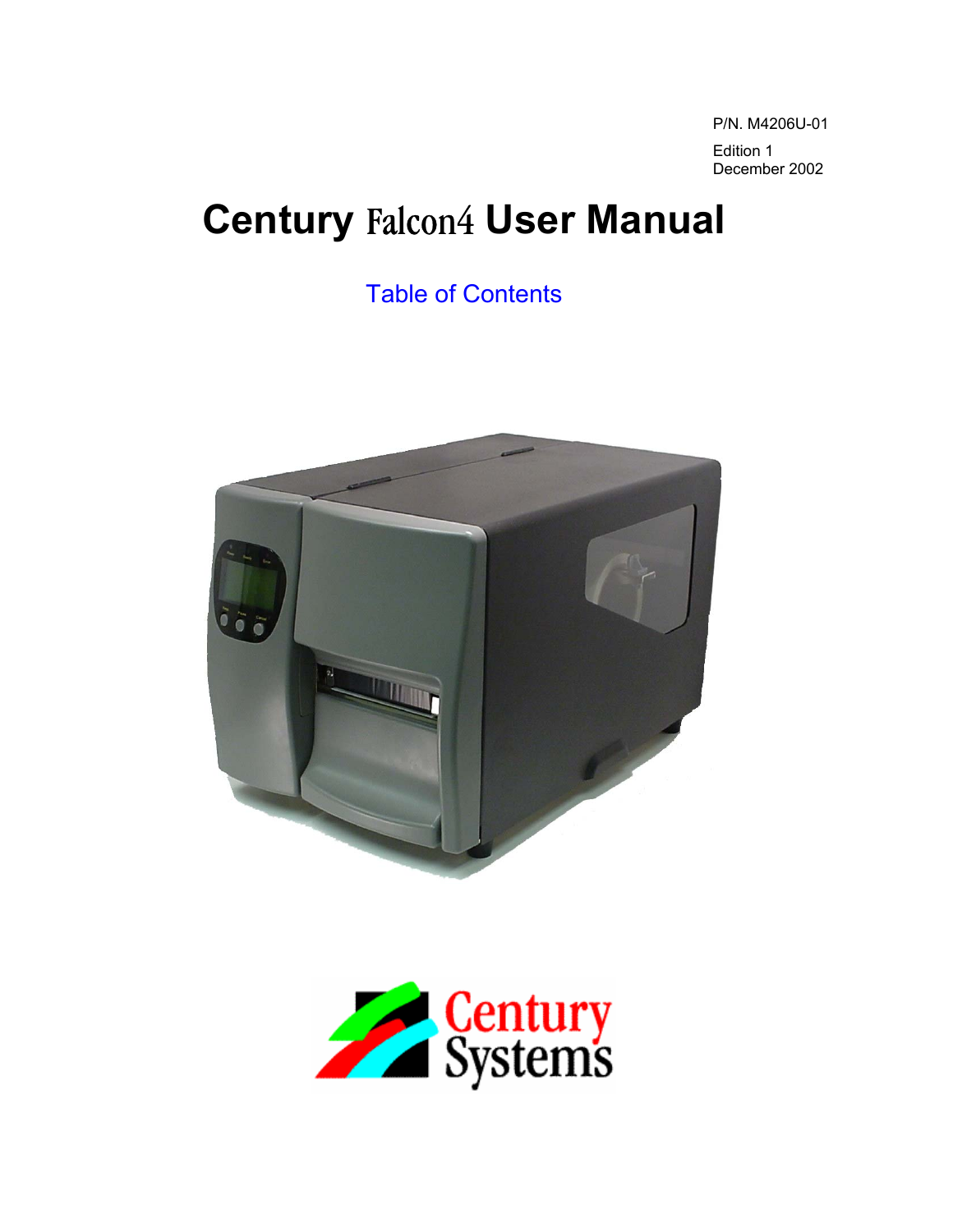#### **FCC COMPLIANCE STATEMENT**

#### **FOR AMERICAN USERS**

This equipment has been tested and found to comply with the limits for a CLASS A digital device, pursuant to Part 15 of the FCC Rules. These limits are designed to provide reasonable protection against harmful interference when the equipment is operated in a commercial environment. This equipment generates, uses, and can radiate radio frequency energy and, if not installed and used in accordance with the instructions, may cause harmful interference to radio communications. Operation of this equipment in a residential area is likely to cause harmful interference in which case the user will be required to correct the interference at his own expense.

#### **EMS AND EMI COMPLIANCE STATEMENT FOR EUROPEAN USERS**

This equipment has been tested and passed with the requirements relating to electromagnetic compatibility based on the standards EN50081-1 (EN55022 CLASS A) and EN61000-4-2/-3/-4/-5/-6/-8/-11 (IEC Teil 2,3,4). The equipment also tested and passed in accordance with the European Standard EN55022 for the both Radiated and Conducted emissions limits.

**CAUTION** 

Danger of explosion if battery is incorrectly replaced Replace only with the equivalent type recommended by the manufacture. Dispose of used batteries according to the manufacturer's instructions.

Specifications are subject to change without notice.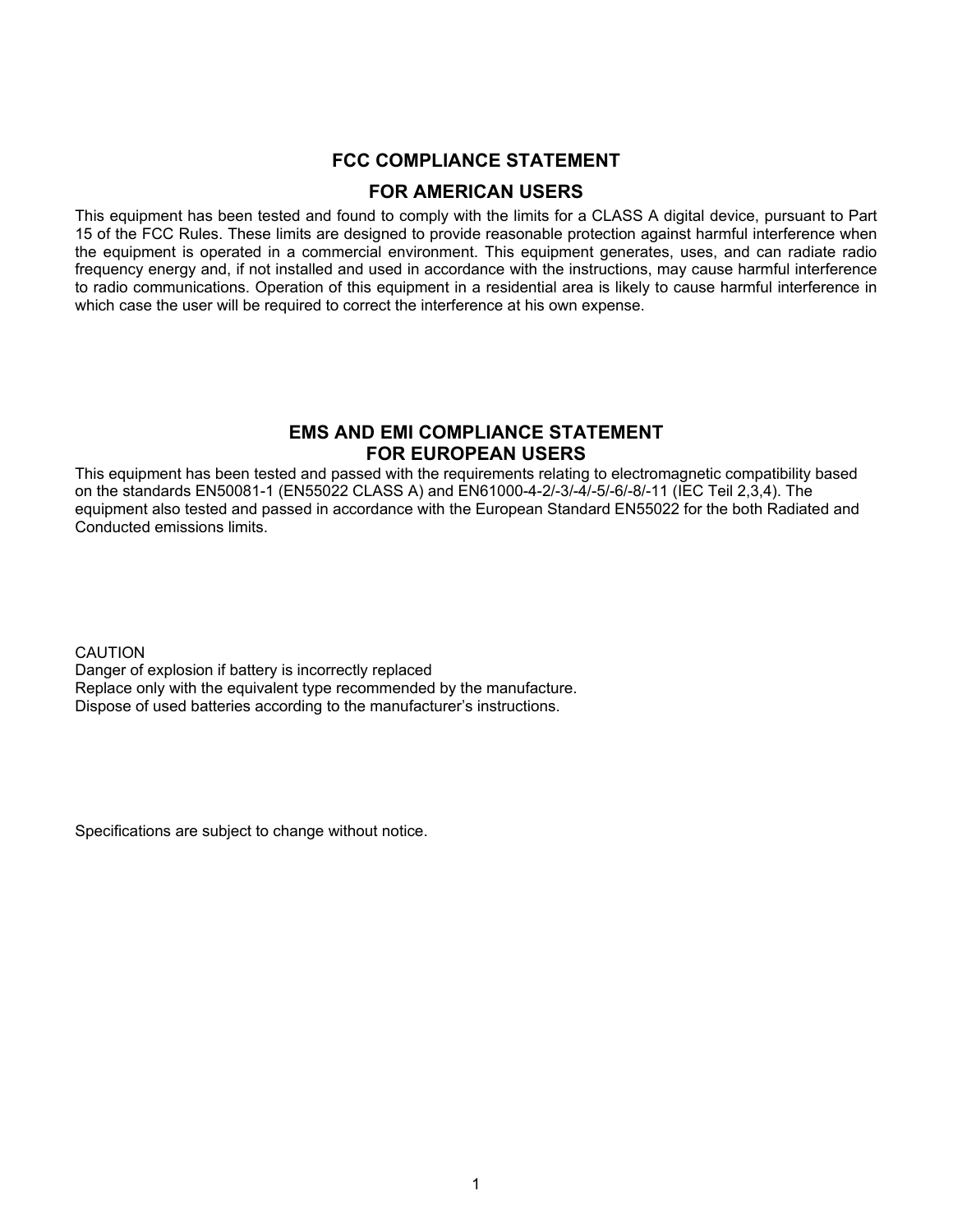<span id="page-2-0"></span>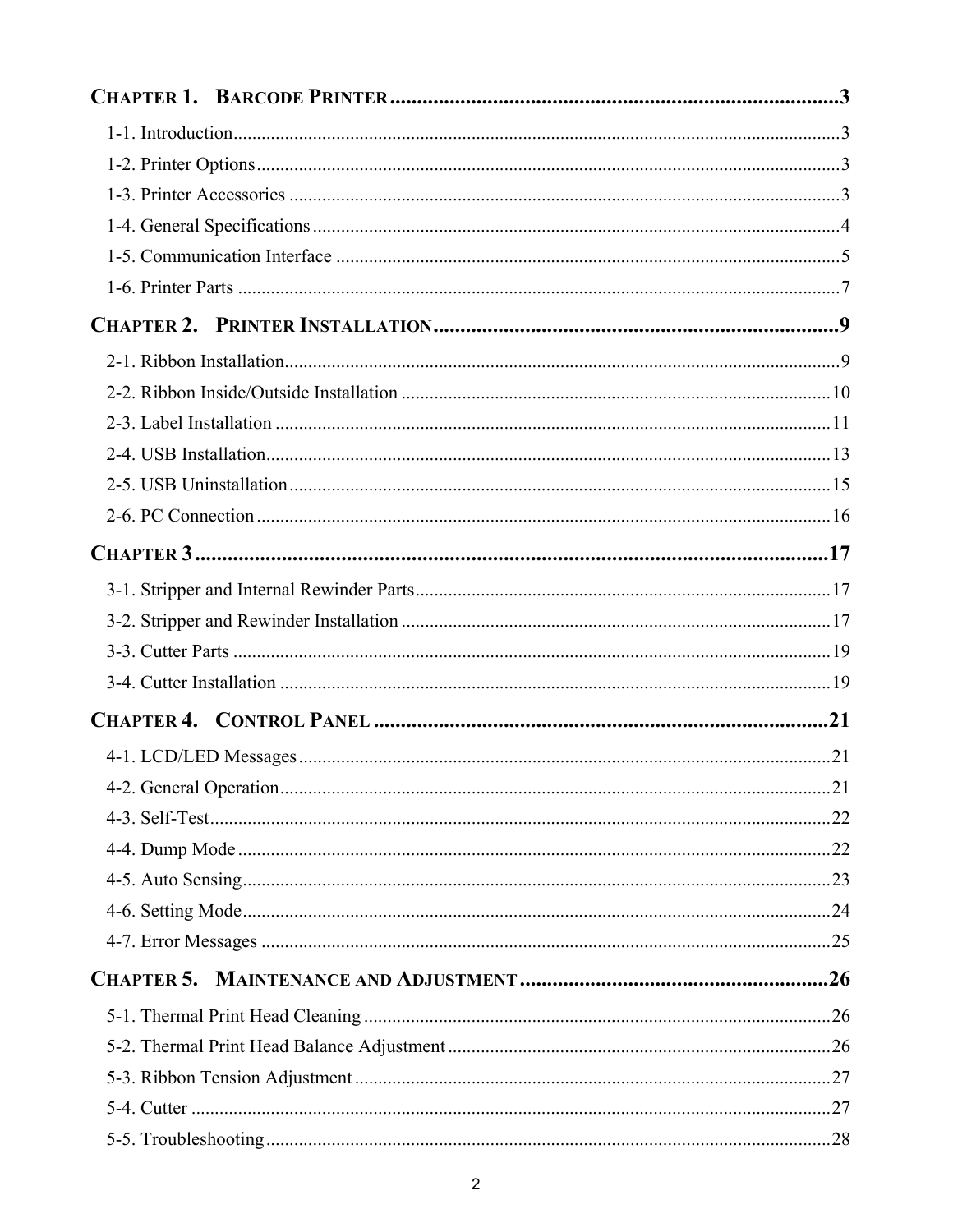#### <span id="page-3-0"></span>**1-1. Introduction**

The Century Falcon4 is a heavy duty, high performance thermal transfer / direct thermal label printer suitable for large volume printing requirements in industrial applications. With robust metal outer casing and inner mechanism, the Falcon4 is designed to be durable, tough and reliable, even in the harshest environments. Its features are as follows:

- ◆ Print head density of 8 dots or 12dots per mm (203 or 300 dots per inch).
- ◆ Back light LCD display showing graphics and messages in English and simplified Chinese (version dependent).
- Internal memory card for label, graphics, and fonts download.
- Real Time Clock for time recording and tracking.
- Internal 8" label roll capacity and 450M ribbon length (1" core size).
- Maximum 50" print length.
- Optional stripper and internal rewinder for efficient operation.
- Optional cutter for ticketing or receipt printing applications.

## **1-2. Printer Options**



## **1-3. Printer Accessories**

After unpacking, please check the accessories that come with the package, and store appropriately.

| п.  | Barcode printer   | Power cable (110V or 230V)  | <b>Quick Start Guide</b> |
|-----|-------------------|-----------------------------|--------------------------|
| l4. | Empty Ribbon Roll | CD (includes                |                          |
|     |                   | Software/Manual/Driver/DLL) |                          |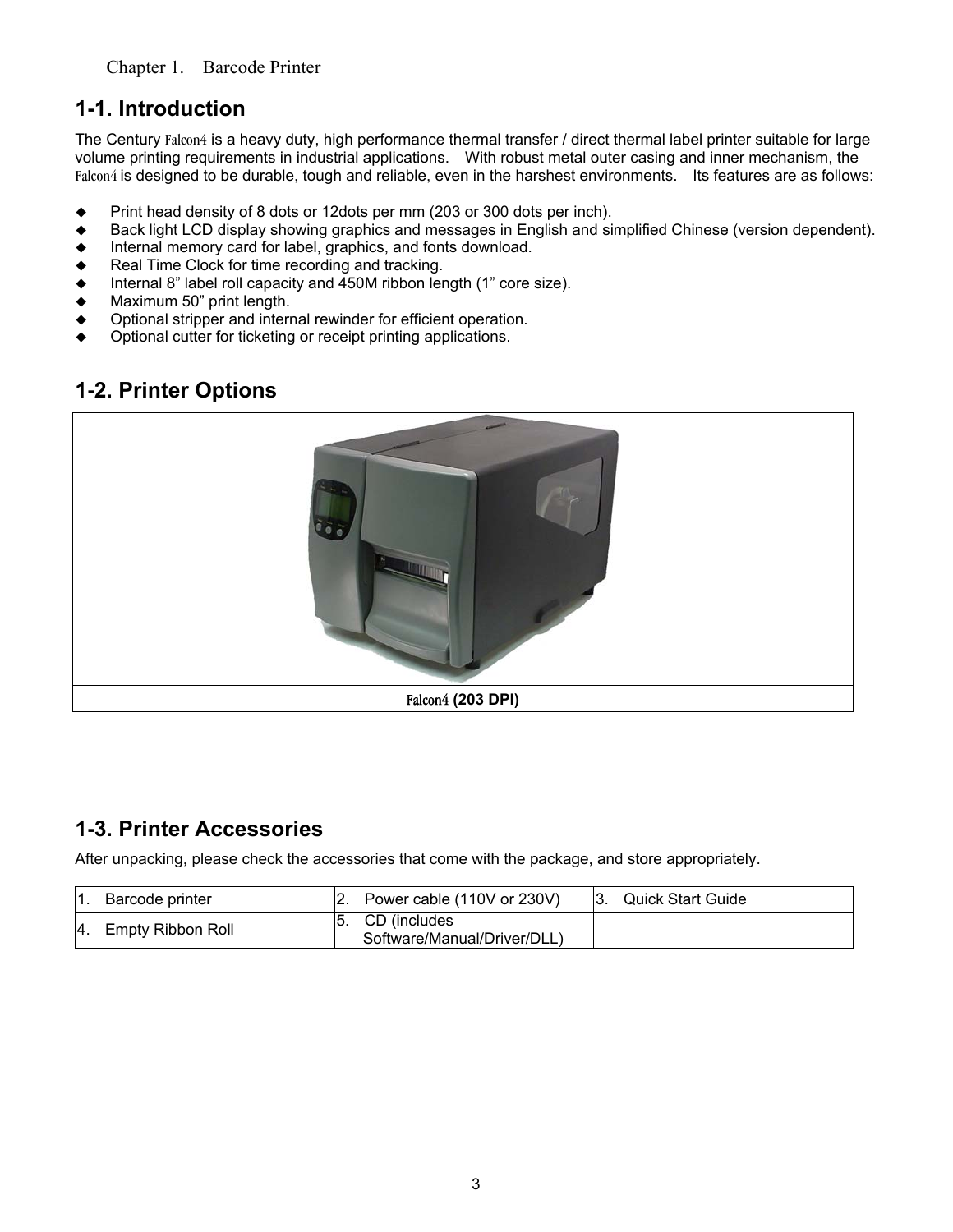# <span id="page-4-0"></span>**1-4. General Specifications**

| <b>Model</b>                                  | Falcon4                                                                                                                                                                                                                                     |
|-----------------------------------------------|---------------------------------------------------------------------------------------------------------------------------------------------------------------------------------------------------------------------------------------------|
| <b>Resolution</b>                             | 203 dpi (8 dot/mm)                                                                                                                                                                                                                          |
| <b>Print Mode</b>                             | Thermal Transfer / Direct Thermal                                                                                                                                                                                                           |
| <b>CPU</b>                                    | 16 Bit                                                                                                                                                                                                                                      |
| <b>Sensor Location</b>                        | Moveable, left aligned                                                                                                                                                                                                                      |
| <b>Sensor Type</b>                            | Reflective, Transmissive                                                                                                                                                                                                                    |
| <b>Sensor Detection</b>                       | Type: Label gap and black mark sensing.<br>Detection: Label length auto sensing and / or program command setting                                                                                                                            |
| <b>Print Speed</b>                            | 50.8mm $(2n)/sec \sim 152.4$ mm $(6n)/sec$                                                                                                                                                                                                  |
| <b>Print Length</b>                           | 1270mm (50")                                                                                                                                                                                                                                |
| <b>Print Width</b>                            | $25$ mm (1") ~ 104 mm (4.09")                                                                                                                                                                                                               |
| Media                                         | Label Roll: Max. 203mm (8")<br>Core Diameter: 38.1 mm (1.5")~ 76.2 mm (3")<br>Width: 25.0 mm (1") ~ 118.0 mm (4.65")<br>Thickness: 0.06~0.25mm (0.002" to 0.009")                                                                           |
| <b>Ribbon</b>                                 | Material: Transfer ribbons (wax, hybrid, and resin)<br>Type: Ink inside or ink outside<br>Length: 450M (1471 ft)<br>Width: $30$ mm ~ 110 mm (1.18" to 4.33").<br>Inner Core Diameter: 25.4 mm (1").<br>Ribbon Roll Diameter: 75 mm (2.95"). |
| <b>Printer Language</b>                       | EZPL (downloadable)                                                                                                                                                                                                                         |
| <b>Software</b>                               | Application: QLabel-III                                                                                                                                                                                                                     |
|                                               | DLL & Driver: Microsoft Windows 95, 98, Me, NT 4.0, 2000 and XP                                                                                                                                                                             |
| <b>Resident Fonts</b>                         | 9 resident alphanumeric fonts (included OCR A & B) those are expandable (8 times for EZPL)<br>horizontally and vertically. All fonts in 4 directions rotation (0, 90, 180, 270 degrees),<br>6,8,10,12,14,18,24,30 points.                   |
| <b>Fonts Download</b>                         | Windows Bit-map fonts and Asian fonts downloadable. All fonts in 4 directions rotation (0, 90,<br>180, 270 degrees). Asian fonts in 8 directions rotation.                                                                                  |
| <b>Image Handling</b>                         | BMP, PCX, Support ICO, WMF, JPG, EMF file through software.                                                                                                                                                                                 |
| <b>Barcode</b>                                | Code 39, Code 93, Code 128 (subset A,B,C), UCC 128, UPC A / E (add on 2 & 5), I 2 of 5, EAN<br>8 / 13 (add on 2 & 5), Codabar, Post NET, EAN 128, DUN 14, MaxiCode, PDF417 & Datamatrix<br>Code                                             |
| Interface                                     | Serial, Parallel, USB, PS2 keyboard wedge                                                                                                                                                                                                   |
| <b>Interface</b><br><b>Transmission Speed</b> | Baud rate 300 ~ 38400, XON/XOFF, DSR/DTR                                                                                                                                                                                                    |
| <b>Memory</b>                                 | Standard: 2MB Flash, 2MB DRAM                                                                                                                                                                                                               |
|                                               | Optional: 2MB Flash                                                                                                                                                                                                                         |
| <b>LCD Display</b>                            | Back-light Graphic LCD Display<br>Three bi-color LED lamps: Power, Ready, Error<br>Three Front Panel Keys: Feed, Pause, Cancel                                                                                                              |
| <b>Power</b>                                  | 100/110/240VAC, 50/60 Hz - Auto Switching                                                                                                                                                                                                   |
| <b>Real Time Clock</b>                        | Time and date stamp                                                                                                                                                                                                                         |
| <b>Environment</b>                            | Operation: 40°F to 104°F (5°C to 40°C)<br>Storage: -40°F to 122°F (-20°C to 50°C)                                                                                                                                                           |
| <b>Humidity</b>                               | Operation: 30-85%, non-condensing. Free air.<br>Storage: 10-90%, non-condensing. Free air.                                                                                                                                                  |
| Cert. Approval                                | CE, CUL, FCC Class A                                                                                                                                                                                                                        |
| <b>Printer Dimension</b>                      | Length: 454.58 mm (17.9")<br>Height: 277.30 mm (10.92")<br>Width: 275.55 mm (10.85")<br>Weight: 13 Kg                                                                                                                                       |
| <b>Options</b>                                | Cutter<br>Stripper with Internal Rewinder<br>2MB Flash memory module<br>Stand-alone keyboard (KP-180)<br>QR code                                                                                                                            |

*Specifications are subject to change without notice.*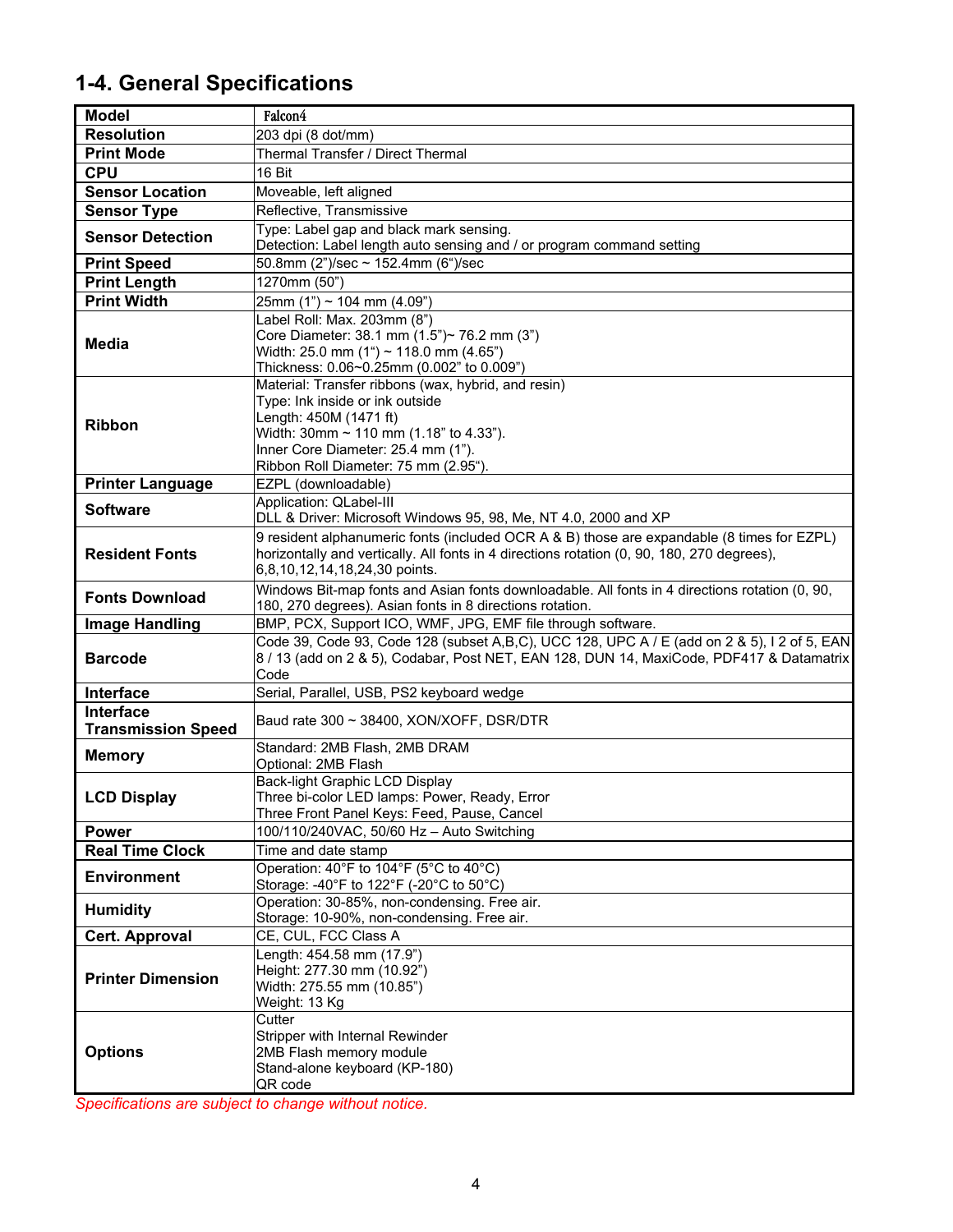# <span id="page-5-0"></span>**1-5. Communication Interface**

#### **Parallel Interface**

Handshake **:** DSTB connects to the printer, BUSY connects to the host Interface cable **:** Parallel cable compatible to IBM PC Pin out **:** See below

| PIN NO. | <b>FUNCTION</b>       | <b>TRANSMITTER</b> |
|---------|-----------------------|--------------------|
|         |                       |                    |
| 1       | <b>Strobe</b>         | host               |
| $2 - 9$ | Data 0-7              | host               |
| 10      | Acknowledge           | printer            |
| 11      | Busy                  | printer            |
| 12      | Paper empty           | printer            |
| 13      | Select                | printer            |
| 14-16   | N/C                   |                    |
| 17      | <b>Chassis Ground</b> |                    |
| 18      | N/C                   |                    |
| 19-30   | Signal Ground         |                    |
| 31      | N/C                   | host               |
| 32      | Fault                 | printer            |
| 33      | Signal                | ground             |
| 34-36   | N/C                   |                    |
|         |                       |                    |

#### **Serial Interface**

Serial Default Serial Default **: 9600 baud rate**、no parity、8 data bits、1 stop bit、XON/XOFF protocol 及RTS/CTS。<br>Setting

Connector Type: DB9 female, pin assignment is as follows:

| PIN NO.         |      |     |            |     |            |     |  |     |
|-----------------|------|-----|------------|-----|------------|-----|--|-----|
| <b>FUNCTION</b> | +5 V | TXD | <b>RXD</b> | N/C | <b>GND</b> | N/C |  | N/C |

Serial interface from PC to printer

| PC(DTE)    |   |   | Falcon4(DCE) |
|------------|---|---|--------------|
|            | 1 | 1 | $+5V$        |
| <b>RXD</b> | 2 | 2 | <b>TXD</b>   |
| <b>TXD</b> | 3 | 3 | <b>RXD</b>   |
| <b>DTR</b> | 4 | 4 | N/C          |
| <b>GND</b> | 5 | 5 | <b>GND</b>   |
| <b>DSR</b> | 6 | 6 | N/C          |
| <b>RTS</b> |   |   | <b>CTS</b>   |
| <b>CTS</b> | 8 | 8 | <b>RTS</b>   |
|            | 9 | 9 | N/C          |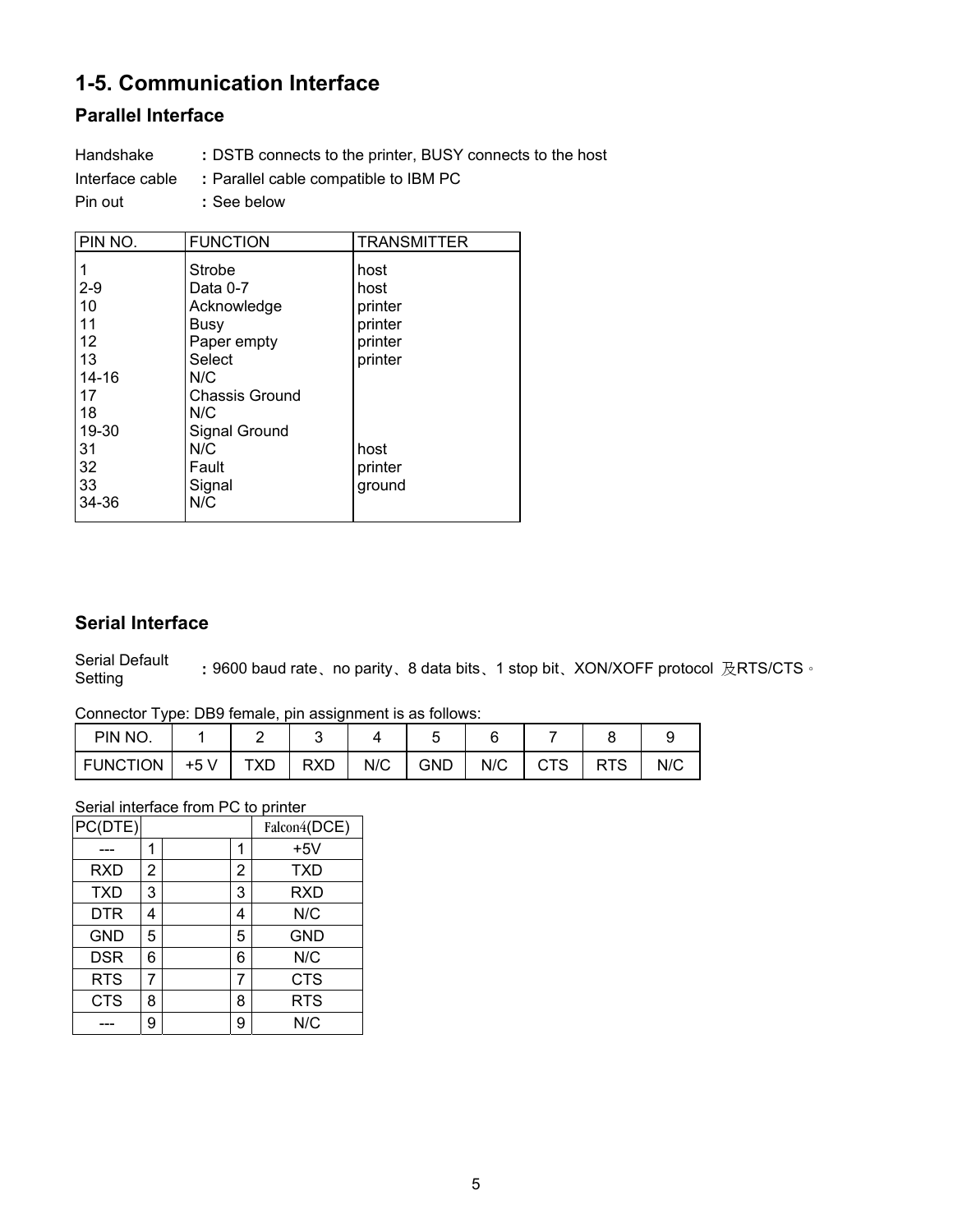#### **USB Interface**

Connector Type **:** Type B

| PIN NO.                  |    |    |     |
|--------------------------|----|----|-----|
| <b>FUNCTION   USBVCC</b> | D- | D+ | GND |

#### **PS2 Interface**

| PIN NO.         |      |     |     |            |              |     |
|-----------------|------|-----|-----|------------|--------------|-----|
| <b>FUNCTION</b> | DATA | N/C | GND | <b>VCC</b> | <b>CLOCK</b> | N/C |

#### PS2 interface from PC to printer

| PC           |   |   | Falcon4      |
|--------------|---|---|--------------|
| DATA         |   |   | <b>DATA</b>  |
| N/C          | 2 | 2 | N/C          |
| <b>GND</b>   | 3 | 3 | GND          |
| <b>VCC</b>   |   | 4 | <b>VCC</b>   |
| <b>CLOCK</b> | 5 | 5 | <b>CLOCK</b> |
| N/C          |   | 6 | N/C          |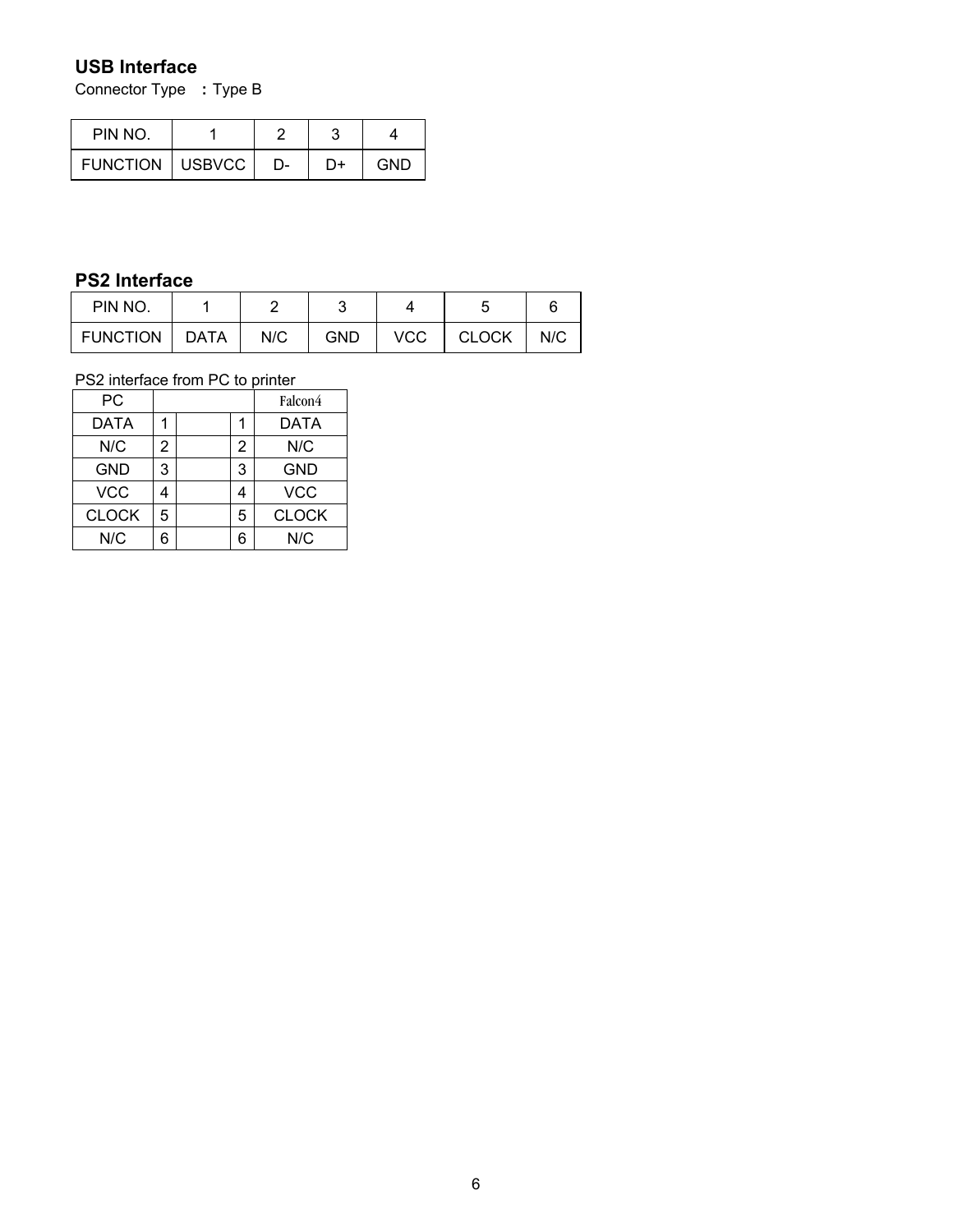## <span id="page-7-0"></span>**1-6. Printer Parts**

Please use the following diagrams to identify each printer part.



|    | <b>Top Cover</b>           | 11 | Label Width Guide           | 21 | Ribbon Feed Rod              |
|----|----------------------------|----|-----------------------------|----|------------------------------|
| 2  | Indicator Light            | 12 | Ink Position Lever          | 22 | Label Feed Rods              |
| 3  | <b>LCD Display</b>         | 13 | Print Head Spring Box       | 23 | Label Feed Guide             |
| 4  | <b>Control Key</b>         | 14 | Stripper Sensor             | 24 | <b>Fan-Fold Label Insert</b> |
| 5  | Ribbon Rod                 | 15 | Tear Off Bar                | 25 | <b>Power Socket</b>          |
| 6  | <b>Bottom Front Cover</b>  | 16 | <b>Printer Mechanism</b>    | 26 | <b>Power Switch</b>          |
| 7  | <b>Print Head Lever</b>    | 17 | Rewinder Option Cover Plate | 27 | <b>Parallel Port</b>         |
| 8  | <b>Ribbon Rewind Shaft</b> | 18 | Rewinder Connector          | 28 | <b>USB Port</b>              |
| 9  | Ribbon Supply Shaft        | 19 | <b>Cutter Connector</b>     | 29 | <b>Serial Port</b>           |
| 10 | Label Roll Bar             | 20 | Cable Configuration holes   | 30 | <b>PS2 Port</b>              |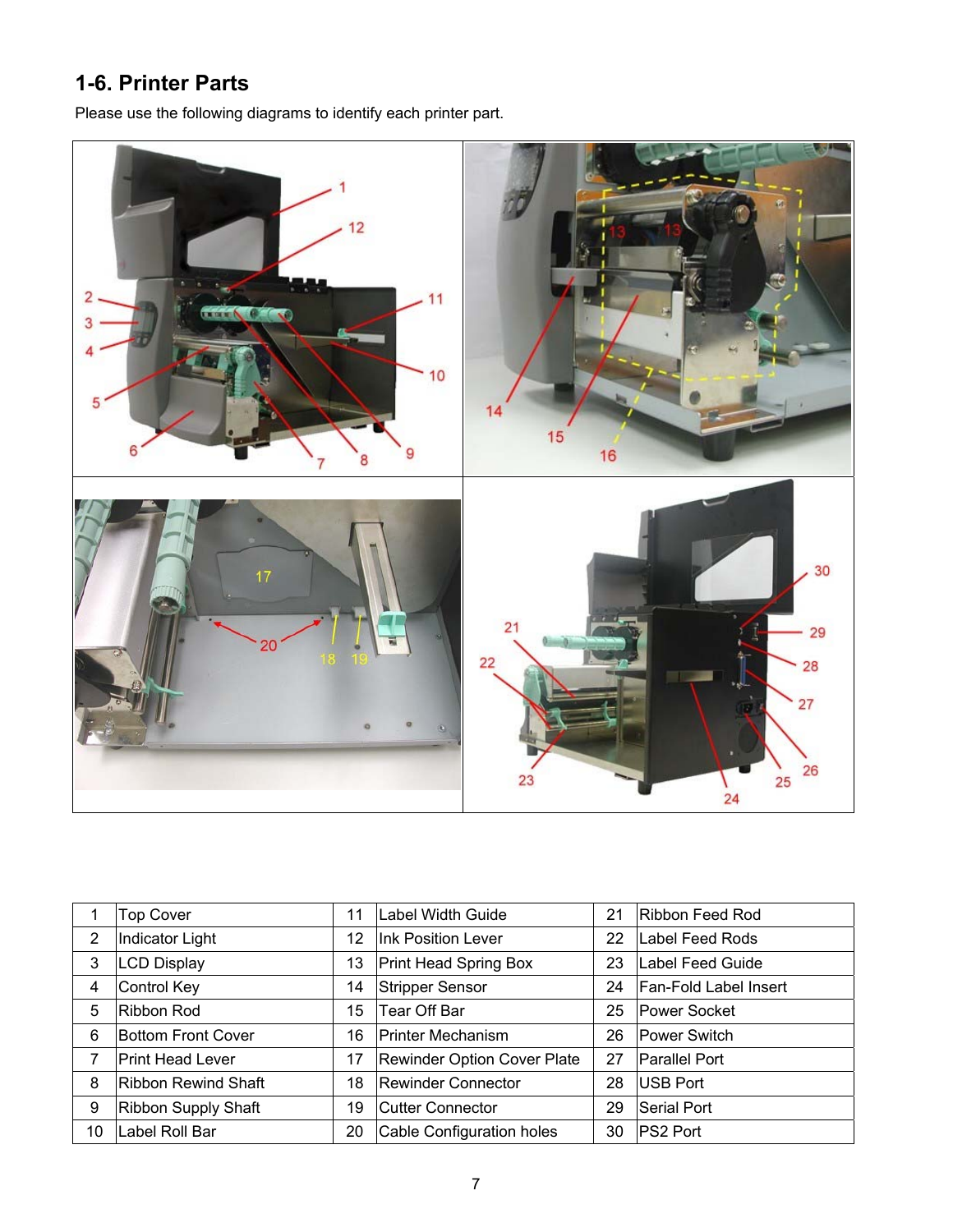

| 31<br>33<br>Moveable Sensor<br>Moveable Sensor Lever<br><b>ISensor Position Mark</b><br>ے ک |
|---------------------------------------------------------------------------------------------|
|---------------------------------------------------------------------------------------------|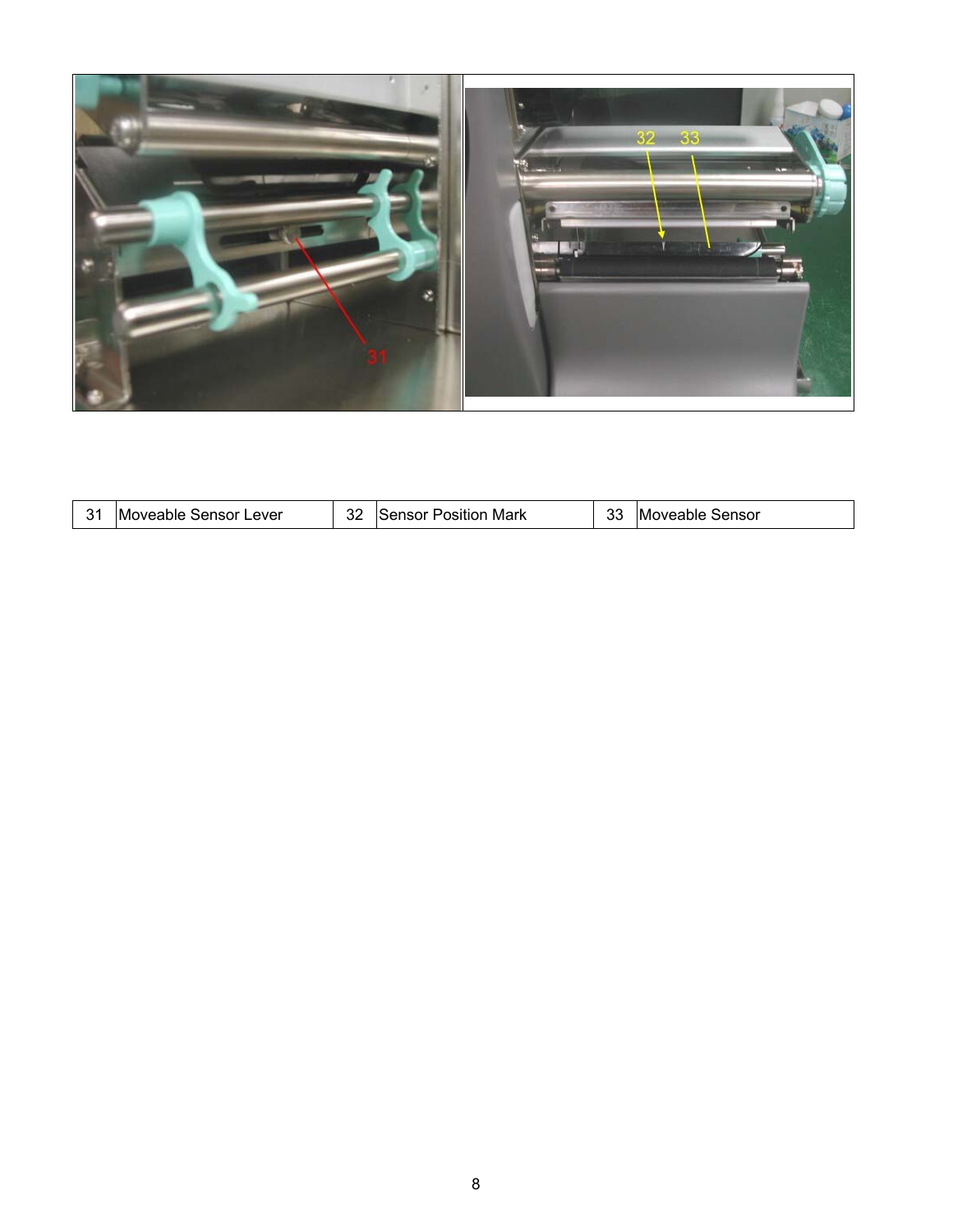# <span id="page-9-0"></span>**Chapter 2. Printer Installation**

This printer model has the following print modes:

|                                                                                                 | Thermal Transfer (TT): When printing, ribbon must be installed to transfer the print contents onto the media |  |  |  |  |
|-------------------------------------------------------------------------------------------------|--------------------------------------------------------------------------------------------------------------|--|--|--|--|
| Direct Thermal (DT):                                                                            | When printing, no ribbon is necessary; it only requires direct thermal media.                                |  |  |  |  |
| Please check the specific print mode, then go into the Setting Mode after power on the printer. |                                                                                                              |  |  |  |  |

## **2-1. Ribbon Installation**

| $\overline{1}$ . | Place the printer onto a smooth surface, and<br>open the top cover.       |  |
|------------------|---------------------------------------------------------------------------|--|
| 2.               | Pull the Print Head Lever out and flip it<br>upward to the right.         |  |
| 3.               | Take the used ribbon out of the ribbon<br>supply shaft.                   |  |
| 4.               | Place the new ribbon roll onto the ribbon<br>supply shaft.                |  |
| 5.               | Place the empty ribbon roll onto the ribbon<br>rewind shaft.              |  |
| 6.               | Feed the ribbon from the Ribbon Supply<br>Shaft Rod under the Print Head. |  |
|                  | Note: DO NOT feed the ribbon under the<br>moveable sensor.                |  |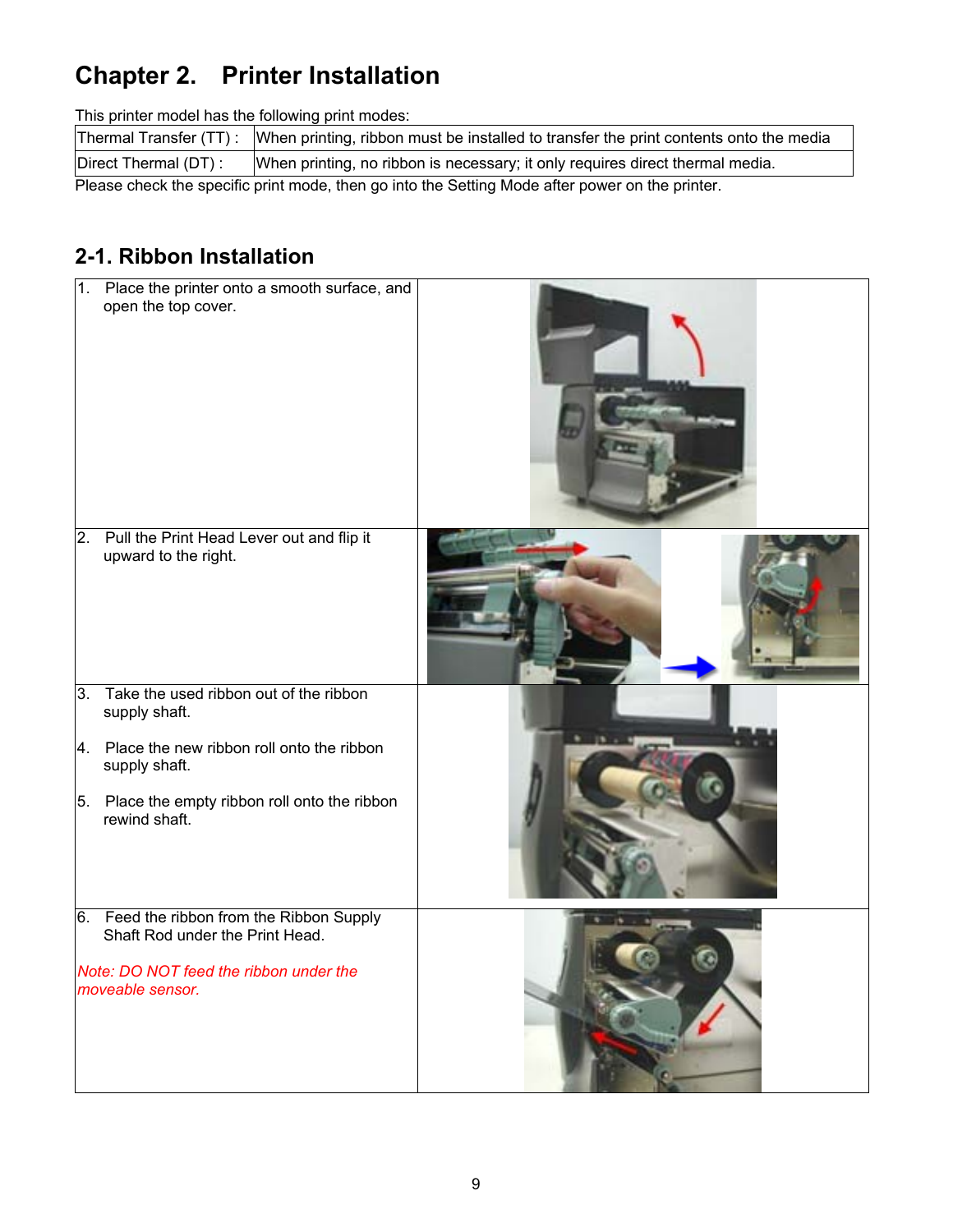<span id="page-10-0"></span>

## **2-2. Ribbon Inside/Outside Installation**

| 1.               | Ribbon outside (ink outside the roll). |  |
|------------------|----------------------------------------|--|
| $\overline{2}$ . | Ribbon inside (ink inside the roll).   |  |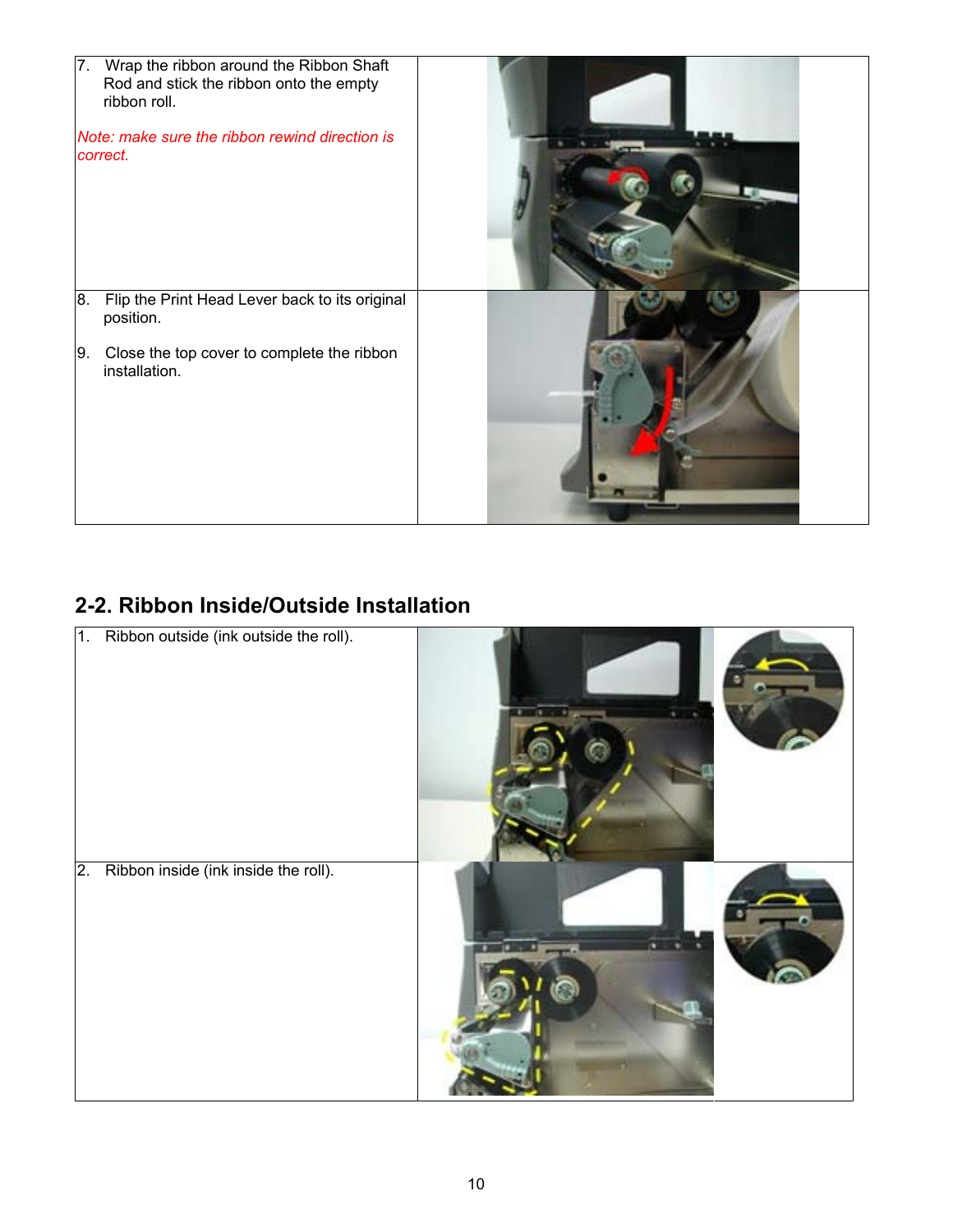# <span id="page-11-0"></span>**2-3. Label Installation**

| 1. | Place the printer onto a smooth surface,<br>and open the top cover.                                                    |  |
|----|------------------------------------------------------------------------------------------------------------------------|--|
| 2. | Place the label roll onto the Label Roll Bar,<br>and align the label to printer's inner wall.                          |  |
|    | 3. Align the label roll with the Label Width<br>Guide. Avoid pushing the guide too far in<br>to damage the label edge. |  |
| 4. | Pull the Print Head Lever out and flip it<br>upward to the right.                                                      |  |
| 5. | Flip the Label Feed Guide upward.                                                                                      |  |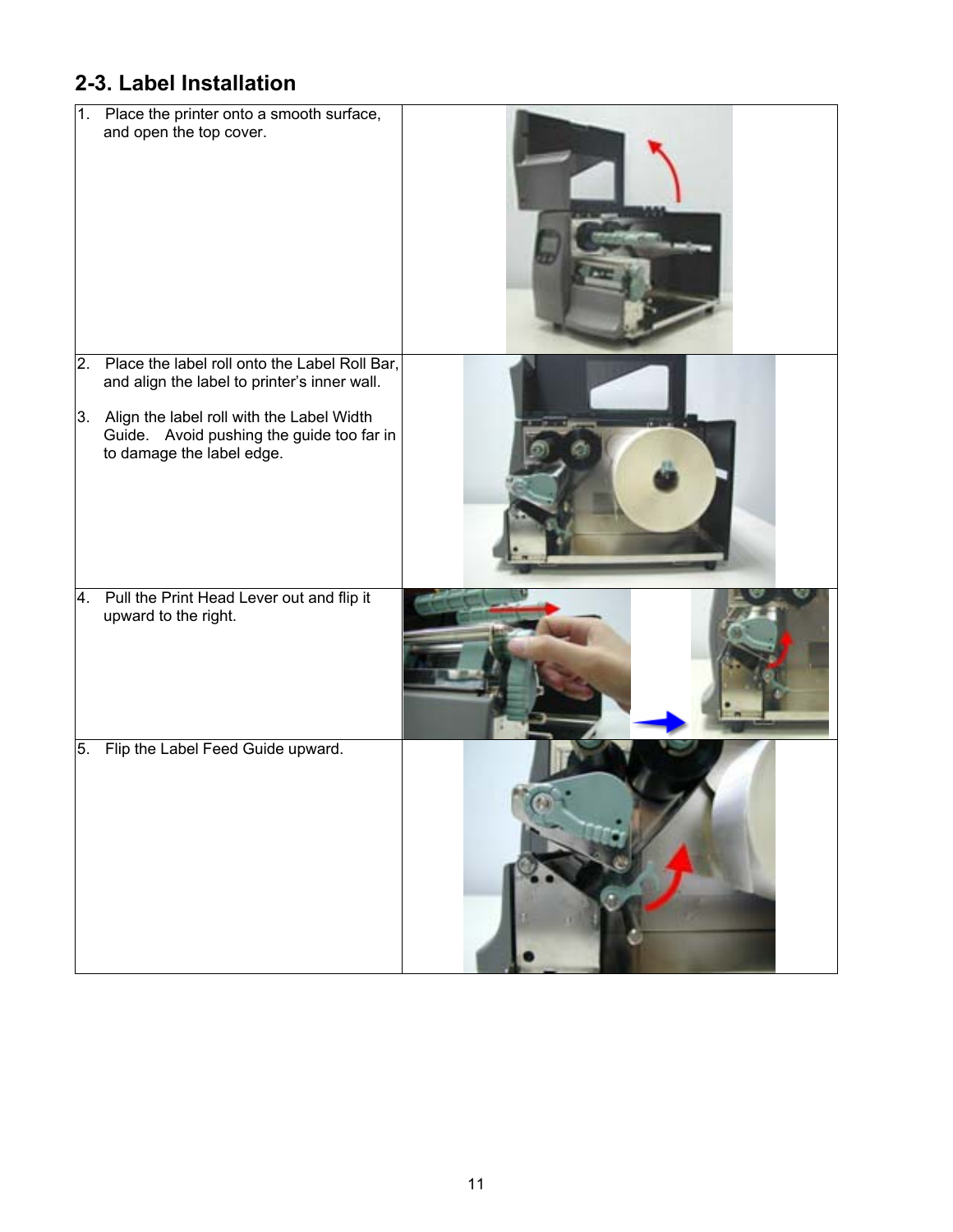| 6. Feed the label through the two Label Feed<br>Rods (under the moveable sensor) to the<br>Tear-off Bar. |  |
|----------------------------------------------------------------------------------------------------------|--|
| 7. Align the label edge inward, and adjust the<br>Label Feed Guide with the label.                       |  |
| 8. Flip the Label Feed Guide back down to<br>its original position, and clip the guide in<br>position.   |  |
| 9. Flip the Print Head Lever back to its<br>original position.                                           |  |
| 10. Close the top cover to complete the label<br>installation.                                           |  |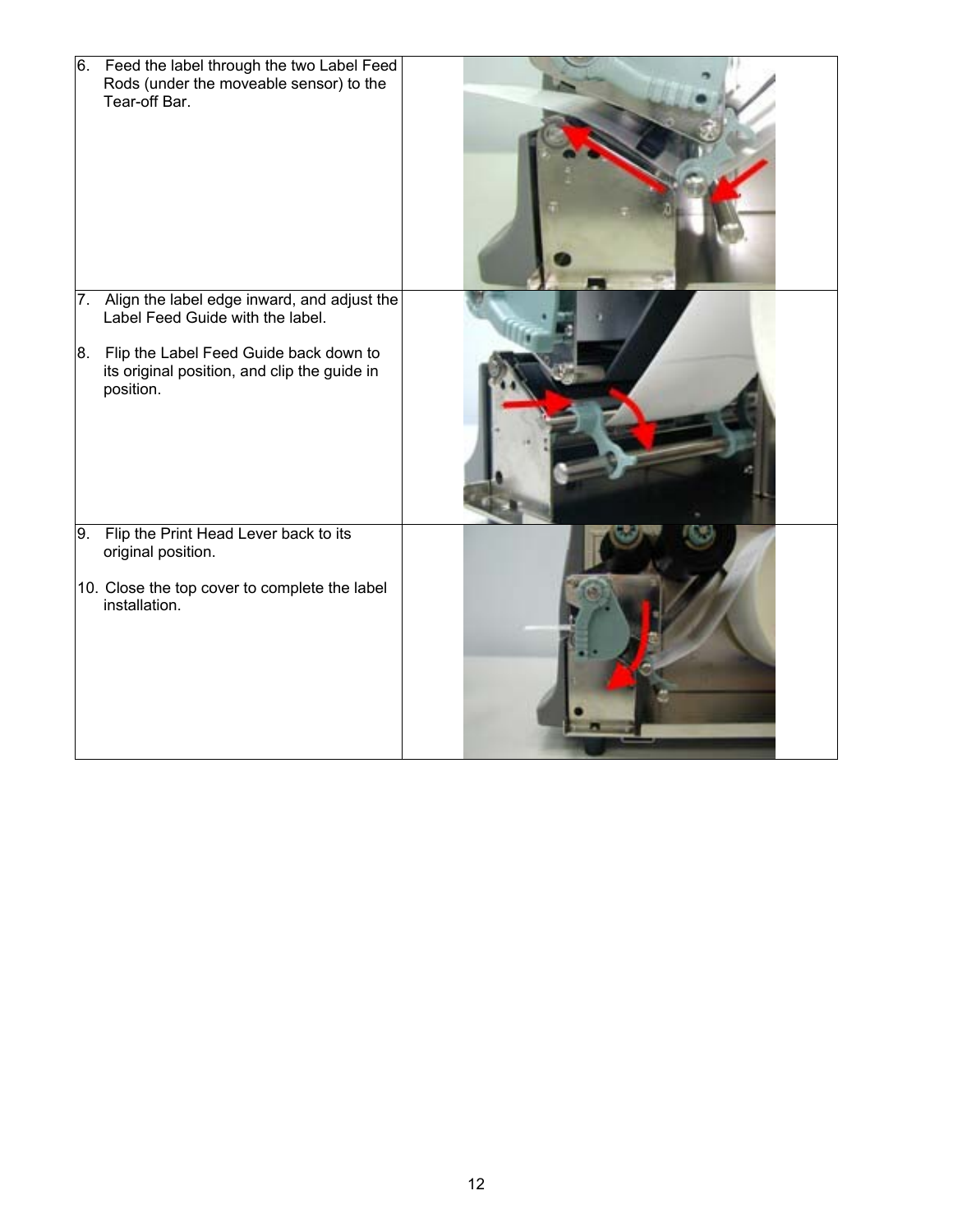## <span id="page-13-0"></span>**2-4. USB Installation**

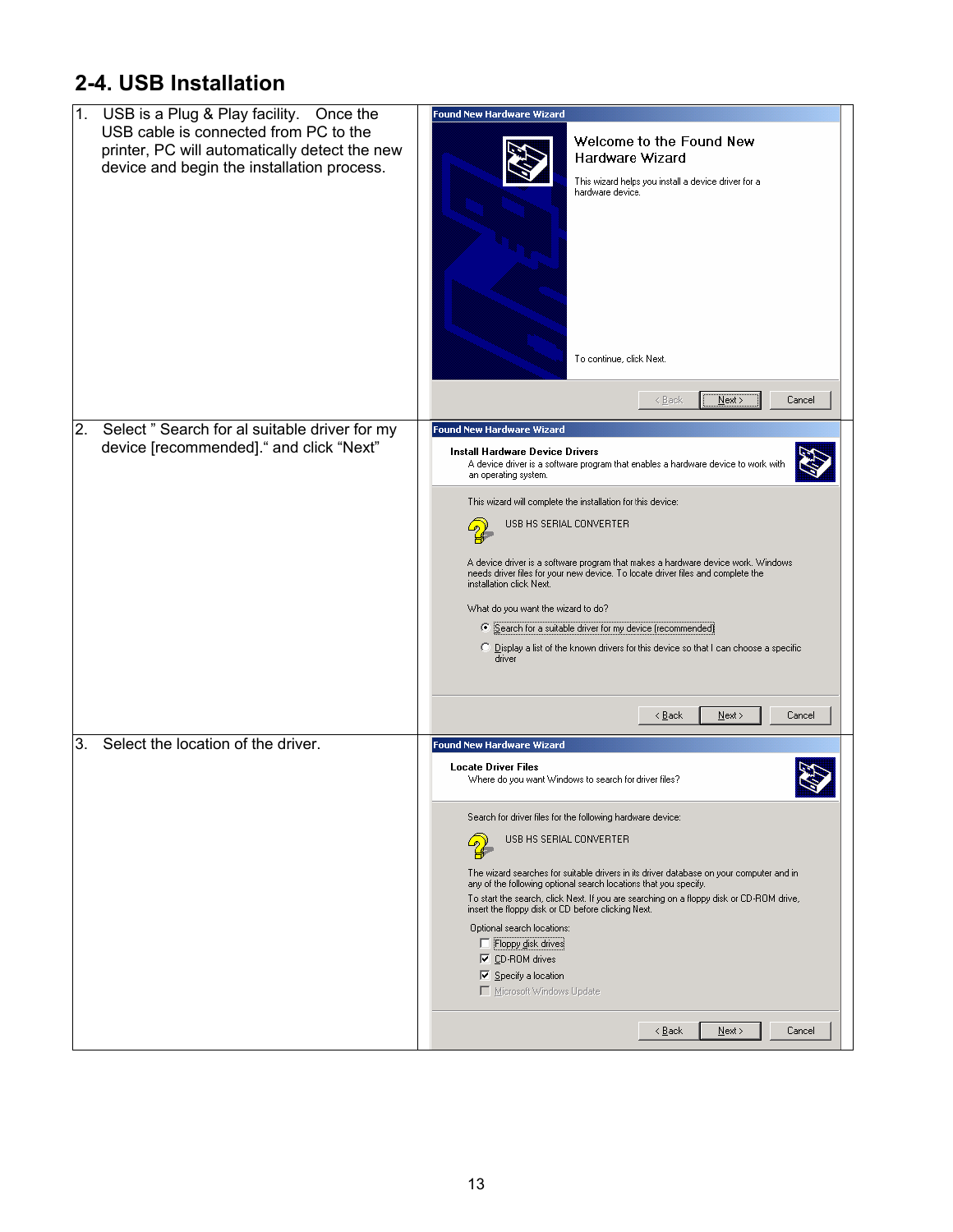| 4. | When the USB device driver is assigned and                                                 | <b>Found New Hardware Wizard</b>                                                                                                                                            |
|----|--------------------------------------------------------------------------------------------|-----------------------------------------------------------------------------------------------------------------------------------------------------------------------------|
|    | saved, click "Next"                                                                        | <b>Driver Files Search Results</b><br>The wizard has finished searching for driver files for your hardware device.                                                          |
|    |                                                                                            | The wizard found a driver for the following device:                                                                                                                         |
|    |                                                                                            | USB HS SERIAL CONVERTER<br><u>لوما</u>                                                                                                                                      |
|    |                                                                                            |                                                                                                                                                                             |
|    |                                                                                            | Windows found a driver for this device. To install the driver Windows found, click Next.                                                                                    |
|    |                                                                                            | c:\usbapp\p8002104\ftdibus.inf                                                                                                                                              |
|    |                                                                                            |                                                                                                                                                                             |
|    |                                                                                            |                                                                                                                                                                             |
|    |                                                                                            | $N$ ext ><br>< <u>B</u> ack<br>Cancel                                                                                                                                       |
| 5. | The USB device is built on the serial port,                                                | <b>Control Panel</b><br><u>_ 미지</u><br>棚<br>File Edit View<br>Favorites Tools<br>Help                                                                                       |
|    | therefore make sure the interface setting is<br>specified to the assigned port.            | ←Back - → - 向   @Search 名Folders 《History   偕 �� × ∽) 囲-                                                                                                                    |
|    |                                                                                            | Address <a> <b><a> Control Panel</a></b><br/><u>∽</u> ∂େ</a>                                                                                                                |
| 6. | Go to Control Panel\System\Device Manager                                                  | 8<br>糟<br>$\overline{\mathcal{L}}$<br>h i<br>$\mathbb{R}$                                                                                                                   |
|    | and the USB port will be listed under Ports                                                | Accessibility<br>Add/Remove<br>Add/Remove<br><b>BDE</b><br>Date/Time<br>Administrative<br><b>Control Panel</b><br>Hardware<br>Options<br>Programs<br>Tools<br>Administrator |
|    | (COM & LPT). The example from the right<br>hand side indicates that the USB Serial Port    | 斗<br>1<br>$\mathbb{A}^4_a$<br>š9<br><b>WANG</b><br>System<br>Provides system information and                                                                                |
|    | is COM3.                                                                                   | Folder Options<br>Display<br>Fonts<br>Game<br>Internet<br>Keyboard<br>changes environment settings<br>Controllers<br>Options<br><b>Windows Update</b>                       |
|    |                                                                                            | Windows 2000 Support                                                                                                                                                        |
|    | 7. After the USB driver is installed, the USB<br>device can be used through software (such | Mouse<br>Phone and<br>Printers<br>Network and<br>Power Options<br>Regional<br>Modem<br>Dial-up Co<br>Options                                                                |
|    | as QLabel III or Century Falcon4 drivers) to                                               | ♦<br>o                                                                                                                                                                      |
|    | print labels.                                                                              | Scanners and<br>Scheduled<br>Sounds and<br>System<br>Users and<br>Multimedia<br>Cameras<br>Tasks                                                                            |
|    |                                                                                            | Provides system information and changes envir<br>Provides system information and changes environment settings<br>My Computer                                                |
|    |                                                                                            | <b>A</b> Device Manager<br>$\Box$ D $\Box$                                                                                                                                  |
|    |                                                                                            | $ + \rightarrow  $ hn $ $ g $ $ g $ $<br>图图图<br>Action View                                                                                                                 |
|    |                                                                                            | ⊟- <u>鳥</u> nothing<br>中 <b>日</b> Computer                                                                                                                                  |
|    |                                                                                            | <b>E-□ Disk drives</b><br>由 Display adapters<br>DVD/CD-ROM drives<br>$\overline{+}$                                                                                         |
|    |                                                                                            | 由号 Floppy disk controllers<br>(iii) -  Floppy disk drives                                                                                                                   |
|    |                                                                                            | 由一 IDE ATA/ATAPI controllers<br>由 避 Keyboards                                                                                                                               |
|    |                                                                                            | in the and other pointing devices<br>由 <b>回</b> Monitors                                                                                                                    |
|    |                                                                                            | 由 ■ Network adapters<br>白 y Ports (COM & LPT)                                                                                                                               |
|    |                                                                                            | Communications Port (COM1)<br>Communications Port (COM2)                                                                                                                    |
|    |                                                                                            | F ECP Printer Port (LPT1)<br>E-CSI and RAID controllers                                                                                                                     |
|    |                                                                                            | in video and game controllers<br>E System devices                                                                                                                           |
|    |                                                                                            | 由 G Universal Serial Bus controllers                                                                                                                                        |
|    |                                                                                            |                                                                                                                                                                             |
|    |                                                                                            |                                                                                                                                                                             |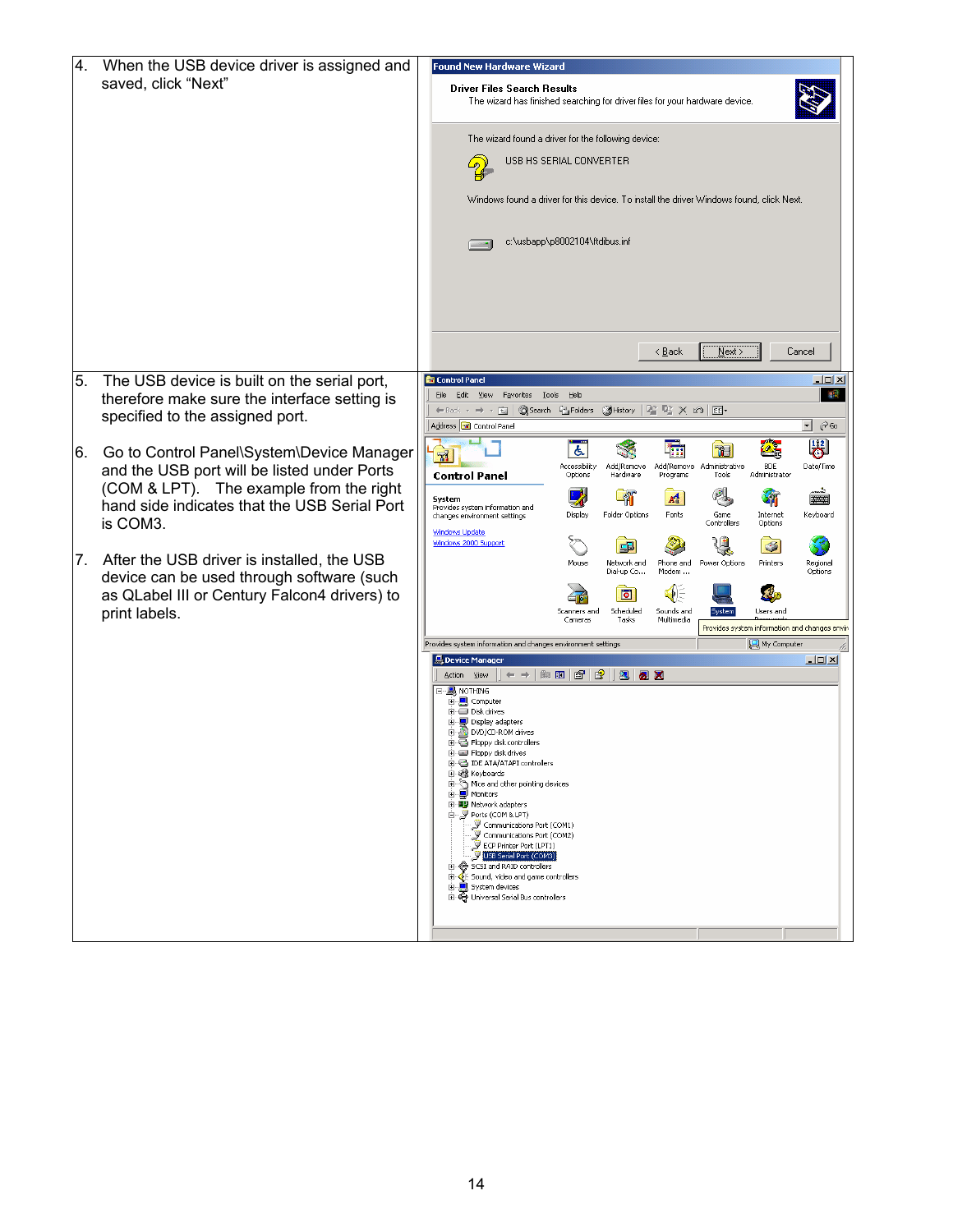## <span id="page-15-0"></span>**2-5. USB Uninstallation**

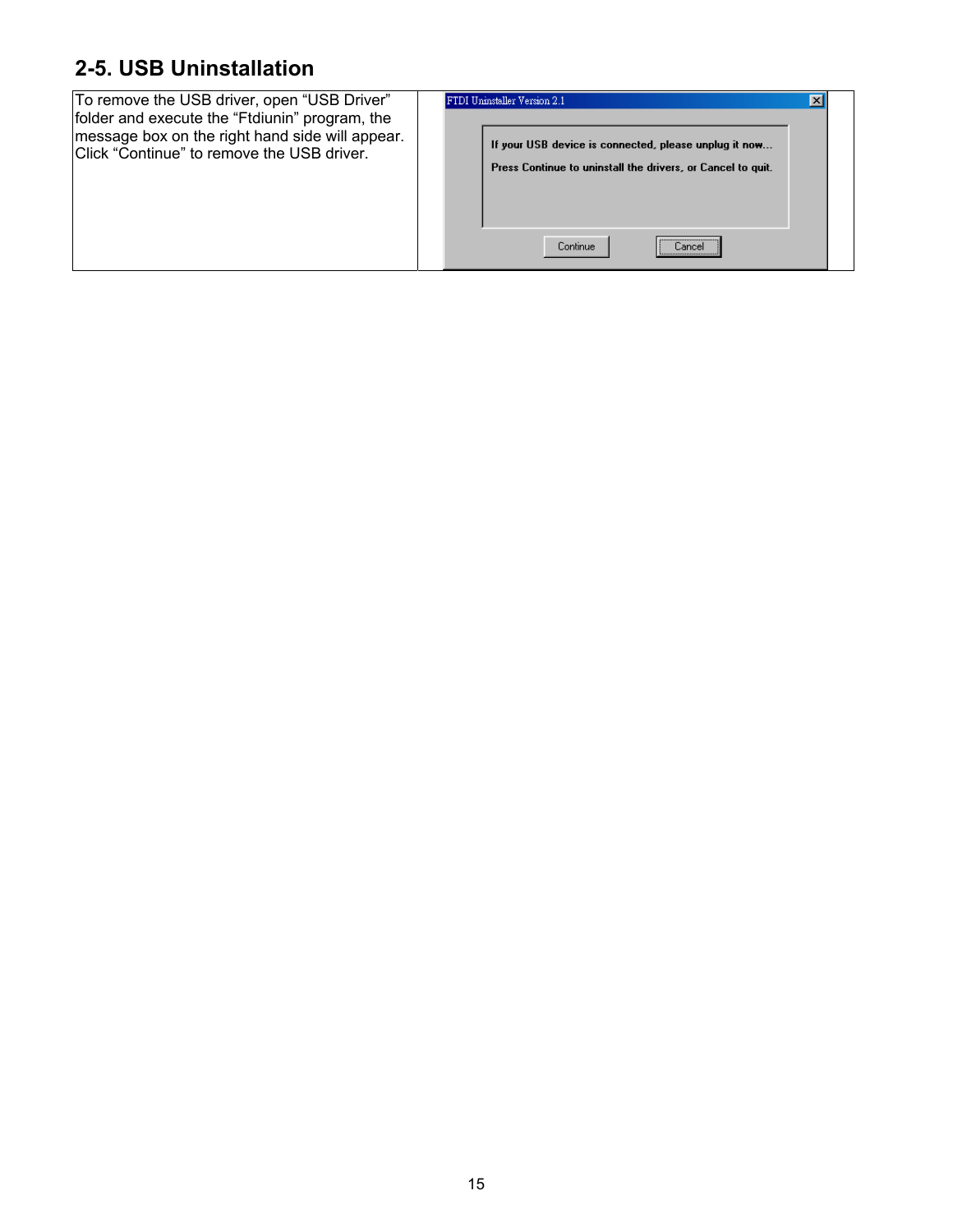## <span id="page-16-0"></span>**2-6. PC Connection**

- 1. Please make sure the printer is powered off.
- 2. Take the power cable, plug the cable switch to the power socket, and then connect the other end of the cable to the printer power socket.
- 3. Connect the cable to the parallel port on the printer and on the PC.
- 4. Power on the PC. LCD display would show the printer model and F/W version.

【*Remark*】*: If you wish to connect with an USB interface, please install the USB driver first.* 

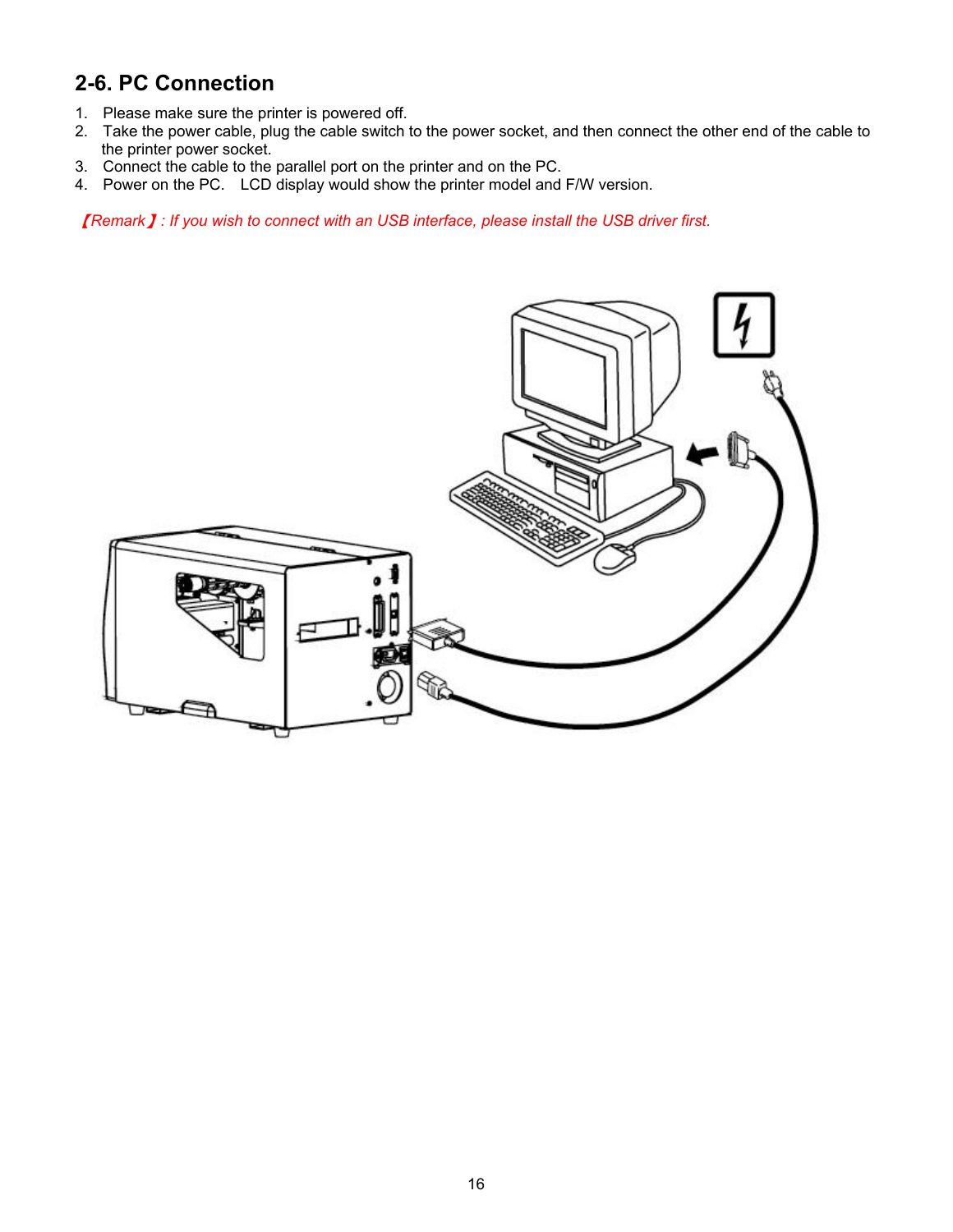# <span id="page-17-0"></span>**Chapter 3**

## **3-1. Stripper and Internal Rewinder Parts**



| 31 | <b>Bottom Cover Screw</b>        | 32 | Liner Rewind Shaft       | 33 | U Shape Clip  |
|----|----------------------------------|----|--------------------------|----|---------------|
| 34 | <b>IMax. Liner Rewind Sensor</b> | 35 | Rewinder Cable Connector | 36 | <b>Screws</b> |

## **3-2. Stripper and Rewinder Installation**

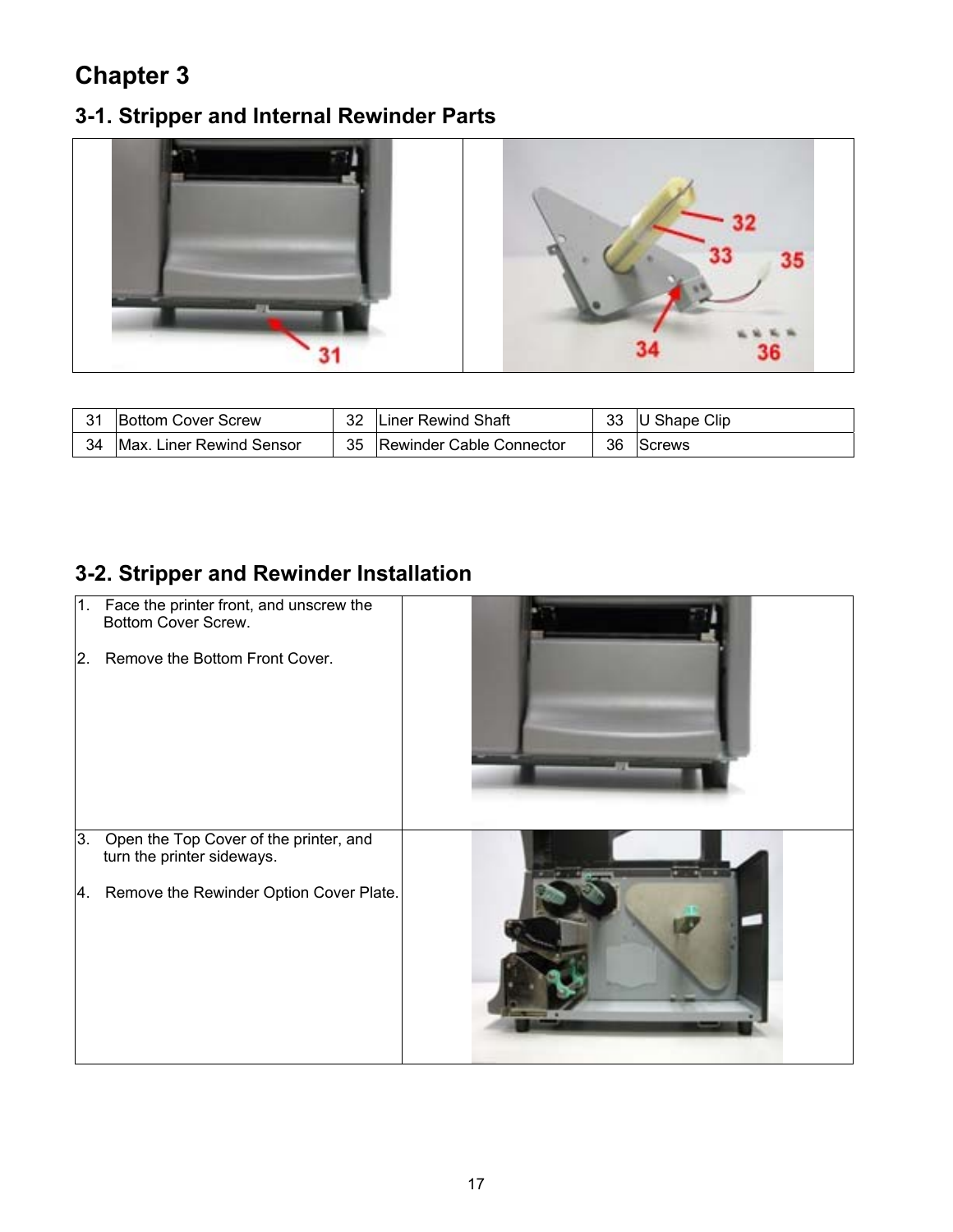| 5.<br>6. | Install the Rewinder unit.<br>Take off the U Shape Clip from the Liner<br>Rewind Shaft, and then screw the<br>Rewinder unit onto the printer.                                                                                                                                                                                                                              |  |
|----------|----------------------------------------------------------------------------------------------------------------------------------------------------------------------------------------------------------------------------------------------------------------------------------------------------------------------------------------------------------------------------|--|
|          | 7. After the Rewinder is installed, plug the<br>Rewinder Cable Connector onto the<br>Rewinder Connector.                                                                                                                                                                                                                                                                   |  |
| 8.       | Install the media into the printer (see 2-1.<br>Ribbon Installation and 2-3. Label<br>Installation)                                                                                                                                                                                                                                                                        |  |
| 9.       | Peel off a few labels from the liner (about<br>400mm of liner), then feed the liner<br>through the Printer Mechanism and around<br>the Label Feed Guide.<br>10. Wrap the liner around the Liner Rewinder<br>Shaft, and use the U Shape Clip to secure<br>the liner.                                                                                                        |  |
|          | Note: make sure the liner rewind direction.<br>11. Screw the Bottom Front Cover back onto<br>the printer.                                                                                                                                                                                                                                                                  |  |
|          | 12. Press lower part of the Stripper Sensor to<br>flip it open.<br>13. Flip the Stripper Sensor to the sensor<br>detect position, then close the Top Cover.<br>14. When the liner rewinds to about 110mm in<br>diameter, the liner roll will touch the Max.<br>Liner Rewind Sensor and the printer will<br>stop printing until liner has been removed<br>from the printer. |  |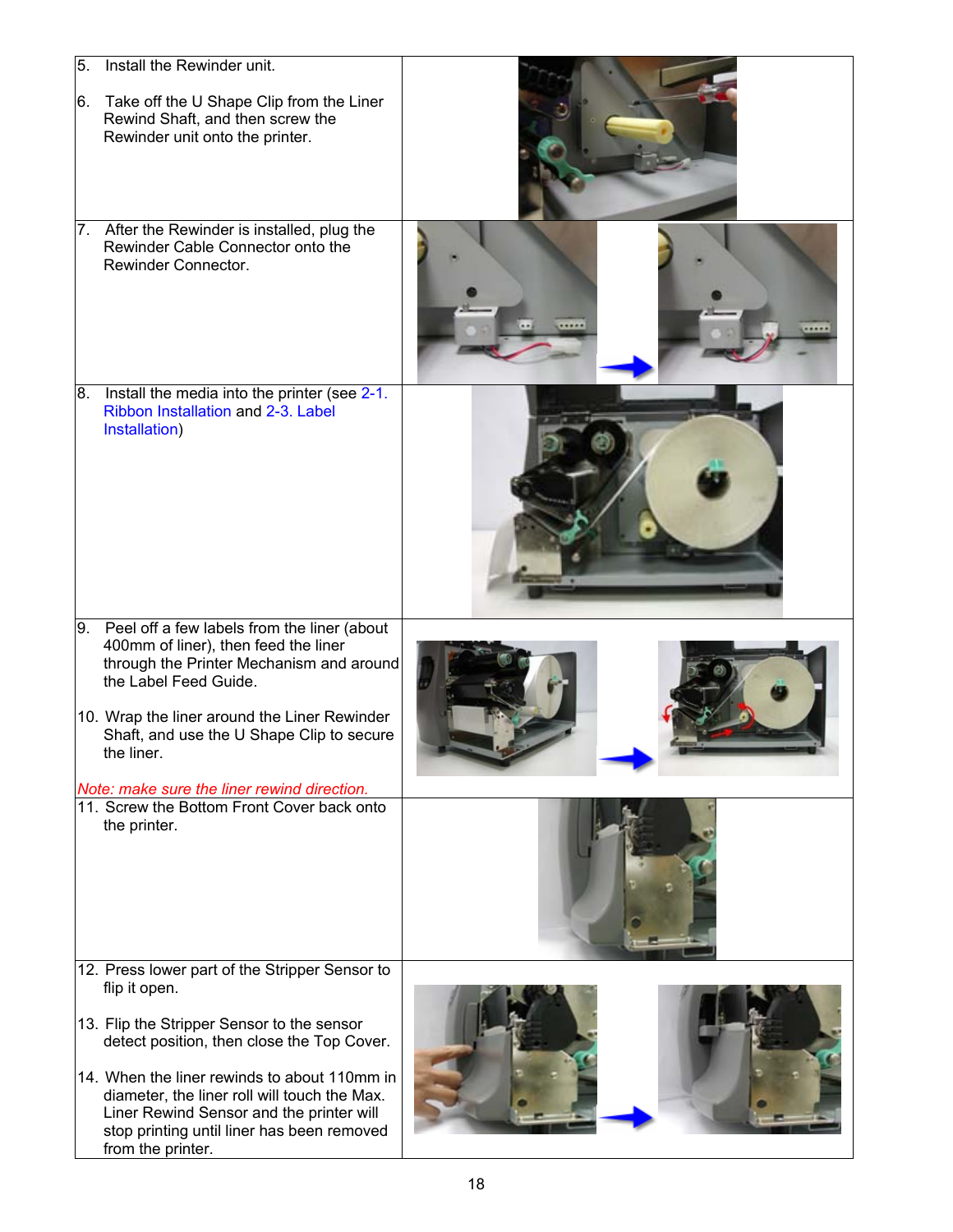<span id="page-19-0"></span>*Note: make sure the printer is set to have the stripper function on.* 

## **3-3. Cutter Parts**



| 37 Cutter Cover           |
|---------------------------|
| 38 Cutter                 |
| 39 Cutter Cable Connector |
| 40 Screws                 |

#### **3-4. Cutter Installation**

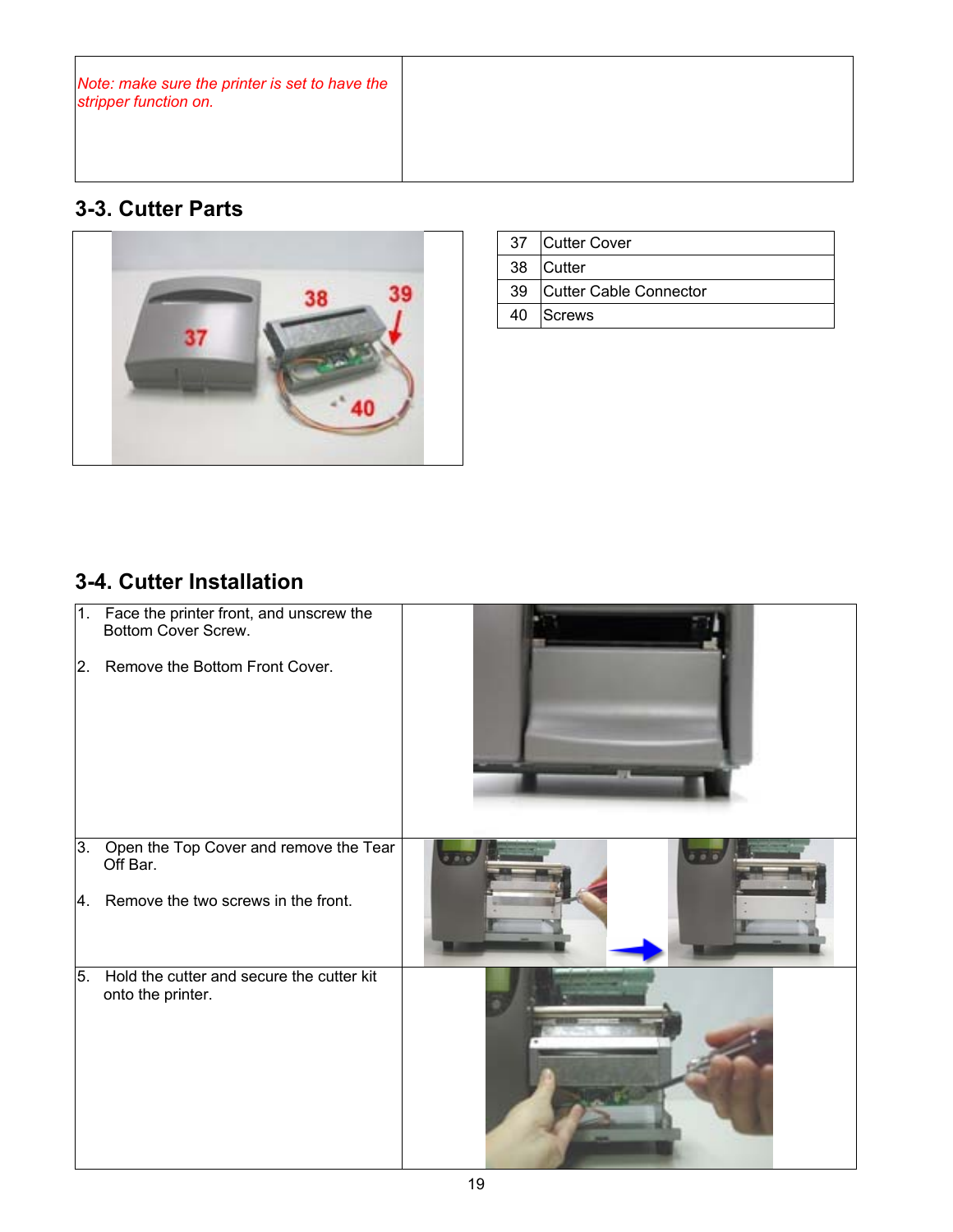| 6. | Plug the Cutter Cable Connector onto the<br>Cutter Connector.                                                                                                                                                                                     |  |
|----|---------------------------------------------------------------------------------------------------------------------------------------------------------------------------------------------------------------------------------------------------|--|
| 7. | Tie the cables with the secure locks, and<br>fix the locks into the Cable Configuration<br>Holes.                                                                                                                                                 |  |
| 8. | Screw the Cutter Cover onto the cutter kit.                                                                                                                                                                                                       |  |
| 9. | Install the media into the printer (refer to 2-<br>1 for Ribbon Installation and 2-3 for Label<br>Installation). Close the Top Cover to<br>complete the cutter installation.<br>Note: make sure printer is set to have the<br>cutter function on. |  |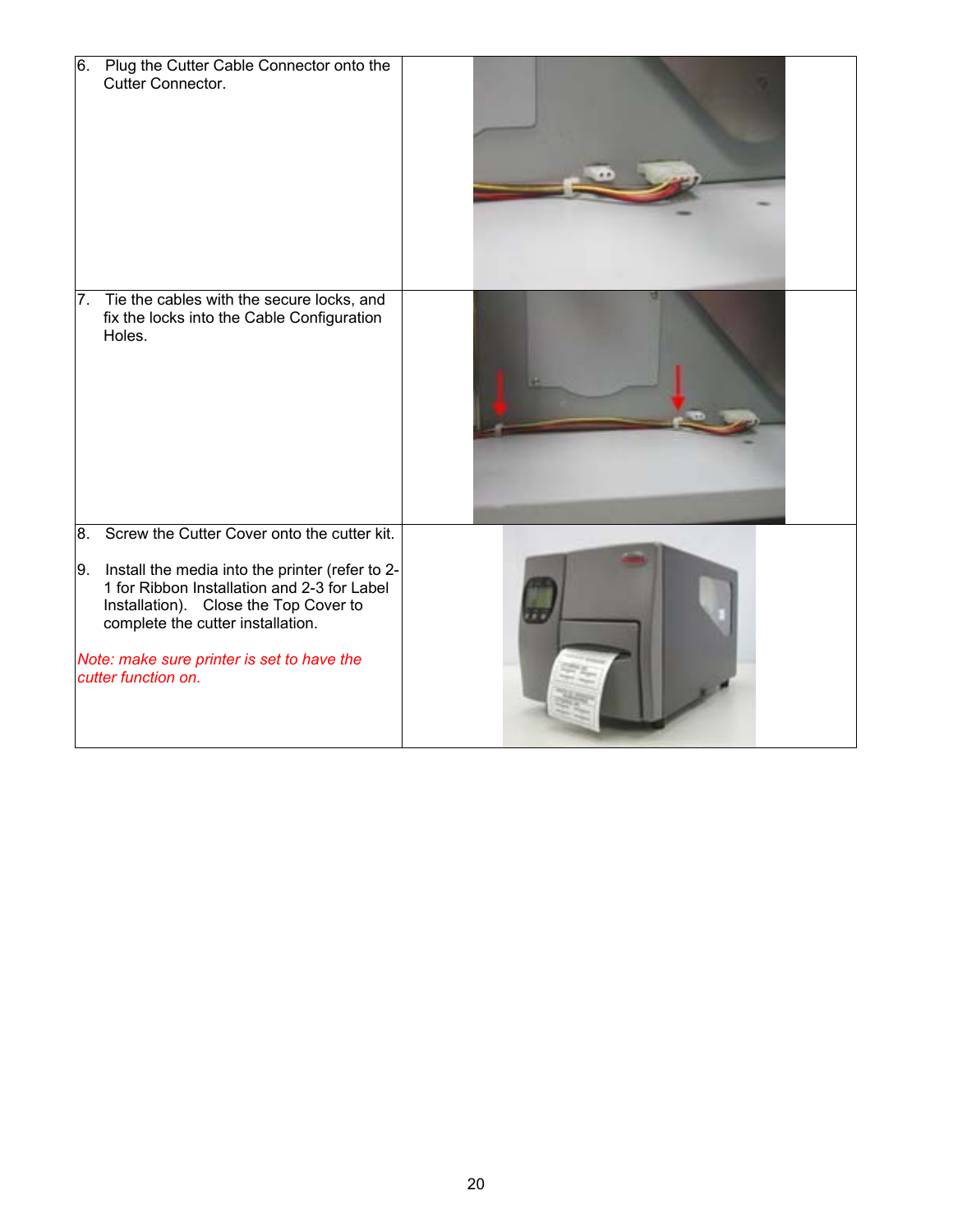# <span id="page-21-0"></span>**Chapter 4. Control Panel**

| <b>LCD</b>                                 | <b>LED Light</b> |       | Beep           |   |                                                                                            |
|--------------------------------------------|------------------|-------|----------------|---|--------------------------------------------------------------------------------------------|
| Message Display                            | Power            | Ready | Error          |   | Description                                                                                |
| EZ-XXXX<br>Vx.xxx                          | Green            | Green |                | 1 | EZ-XXXX: printer model; Vx.xxx: current F/W version                                        |
| <b>Self Test</b>                           | Green            | Green |                | 3 | Printer is in Self-Test Mode. Please refer to page 22 for<br>Imore information.            |
| Now in<br>Dump Mode                        | Green            | Green |                | 3 | Printer is in Dump Mode. Please refer to page 22 for more<br>information.                  |
| Auto<br>Sensing mode                       | Green            |       |                | 3 | Printer is in Auto Sensing Mode. Please refer to page 23<br>lfor more information.         |
| EZ-XXXX<br>Pause                           | Green            | Green |                |   | Printer has paused, press Pause key again to continue<br>printing.                         |
| Print job is<br>cancelled                  | Green            | Green |                |   | Cancel key pressed, stopping all the print jobs and clear<br>the printer data.             |
| Press feed key<br>to continue print<br>iob | Green            |       | Red            |   | Press the Feed key to allow printer to continue with the<br>existing actions.              |
| <b>PROGRAM</b><br><b>LOADING</b>           | Green            |       | Red<br>(Flash) |   | Printer is downloading the firmware.                                                       |
| <b>LOADING</b><br><b>COMPLETE</b>          | Green            | Green |                | 1 | Firmware has been successfully downloaded.                                                 |
| <b>Setting Mode</b>                        | Green            | Green |                | 1 | Printer is currently in the Setting Mode. Please refer to<br>page 24 for more information. |

#### **4-2. General Operation**

#### **Pause Key**

When pressing the Pause key in standby mode, the printer will go into the Pause Mode, and LCD Display will indicate "EZ-xxxx Vx.xxx Pause." At this time, printer won't be able to receive any command; but when pressing the Pause key once again, the printer will get out of the Pause mode and go back to standby.

Pressing the Pause key while printing, printer will pause the print job, when the Pause key is pressed one more time, the printer will continue with the rest of the print job. For example, if the print job contains 10 labels, press the Pause key after 2 labels are printed to stop printing; when pressing the Pause key again, printer will finish printing the remaining 8 labels.

#### **Cancel Key**

When pressing the Cancel key while printing, the LCD Display will show "xxxxxxxx Cancel," this means the printer cancels the current print job. For example, if the print job contains 10 labels, press the Cancel key after 2 labels are printed, the remaining 8 labels won't be printed, and the printer goes back to standby.

#### **Feed Key**

When pressing the Feed key, printer will send the media (according to media type) to the specified stop position. When printing with continuous media, when pressing the Feed key, the printer will feed media out to a certain length. When printing labels, pressing the Feed key, the printer will feed one label at a time; if the label is not sent out in a correct position, then please proceed with the Auto Sensing (see page 14).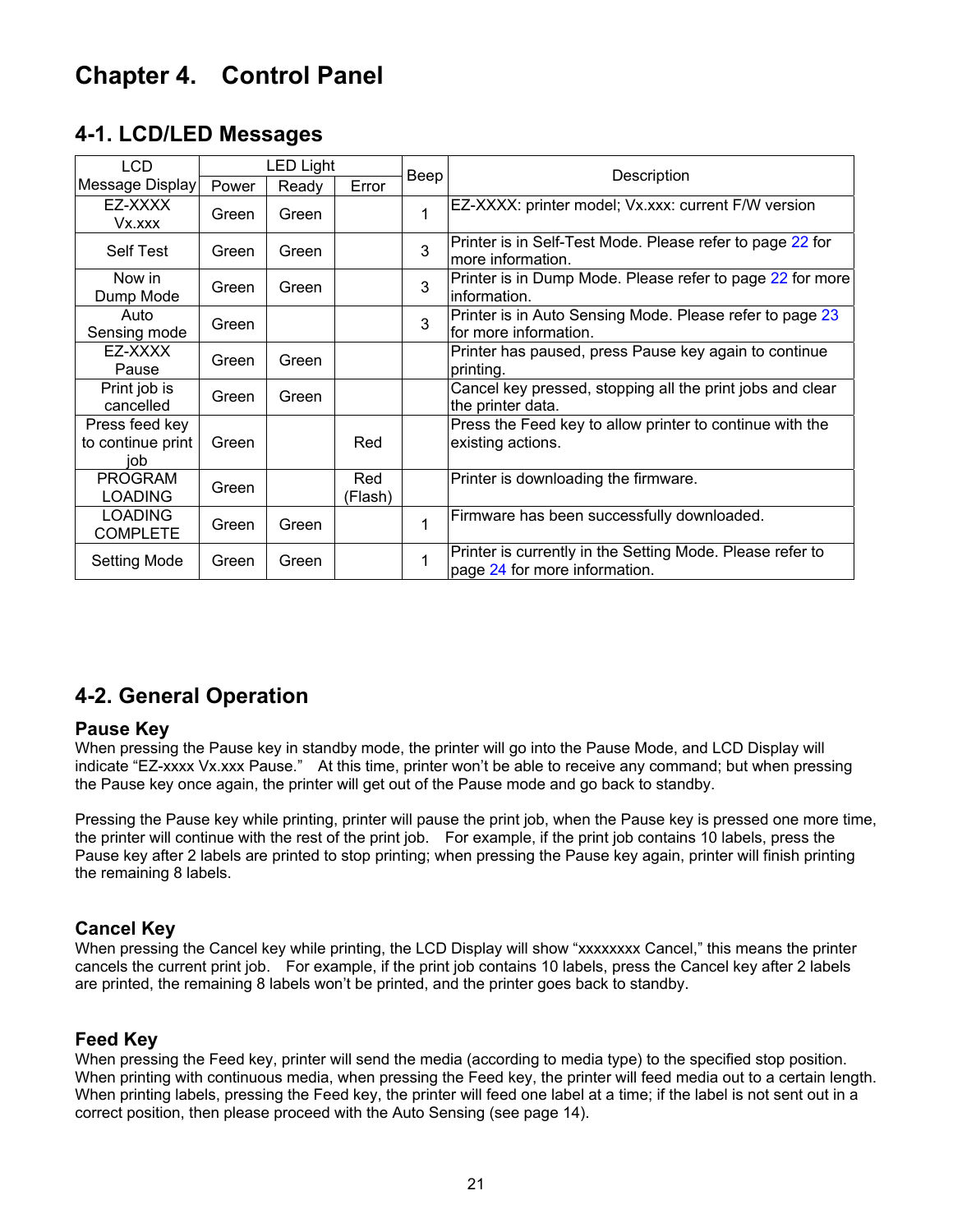#### <span id="page-22-0"></span>**4-3. Self-Test**

The Self-Test function in a printer will help the user to troubleshoot whether the printer is operating normally. In the Self-Test Mode, the printer will print out a test sample each time when the Feed key is pressed. To stop the Self-Test procedure in the middle, simply power off the printer. Below is the Self-Test procedures:

- 1. Power off the printer, press and hold the Feed key.
- 2. Power on the printer (while still holding the Feed key), release the Feed key after hearing 3 beeps.

After about 1 second, printer would automatically print out the following, and the LCD Display would show "Self Test." This means the printer is operating normally.



Self-Test includes the internal printer data setting.

#### **4-4. Dump Mode**

When label setting and the print result don't match, it's recommended to go into the Dump Mode to check whether there's a mistake in data transmission between the printer and the PC. For example, when printer receives 8 commands, yet without processing these commands, only printed out the contents of the commands, this will confirm whether the commands were received correctly. Test procedures to enter the Dump Mode is as follows:

- 1. Power off the printer, press and hold the Feed key.
- 2. Power on the printer (while still holding the Feed key).
- 3. When LCD Display shows "DUMP MODE BEGIN," release the Feed key. Printer will automatically print "DUMP MODE BEGIN." This means the printer is already in Dump Mode.
- 4. Send commands to the printer, and check to see if the print result matches the commands sent.

【*NOTE*】*: to cancel (get out of the Dump Mode), press the Feed key, this time printer will automatically print out "OUT OF DUMP MODE." This indicates that printer is back in the standby mode. Or power off to exit the Dump Mode.*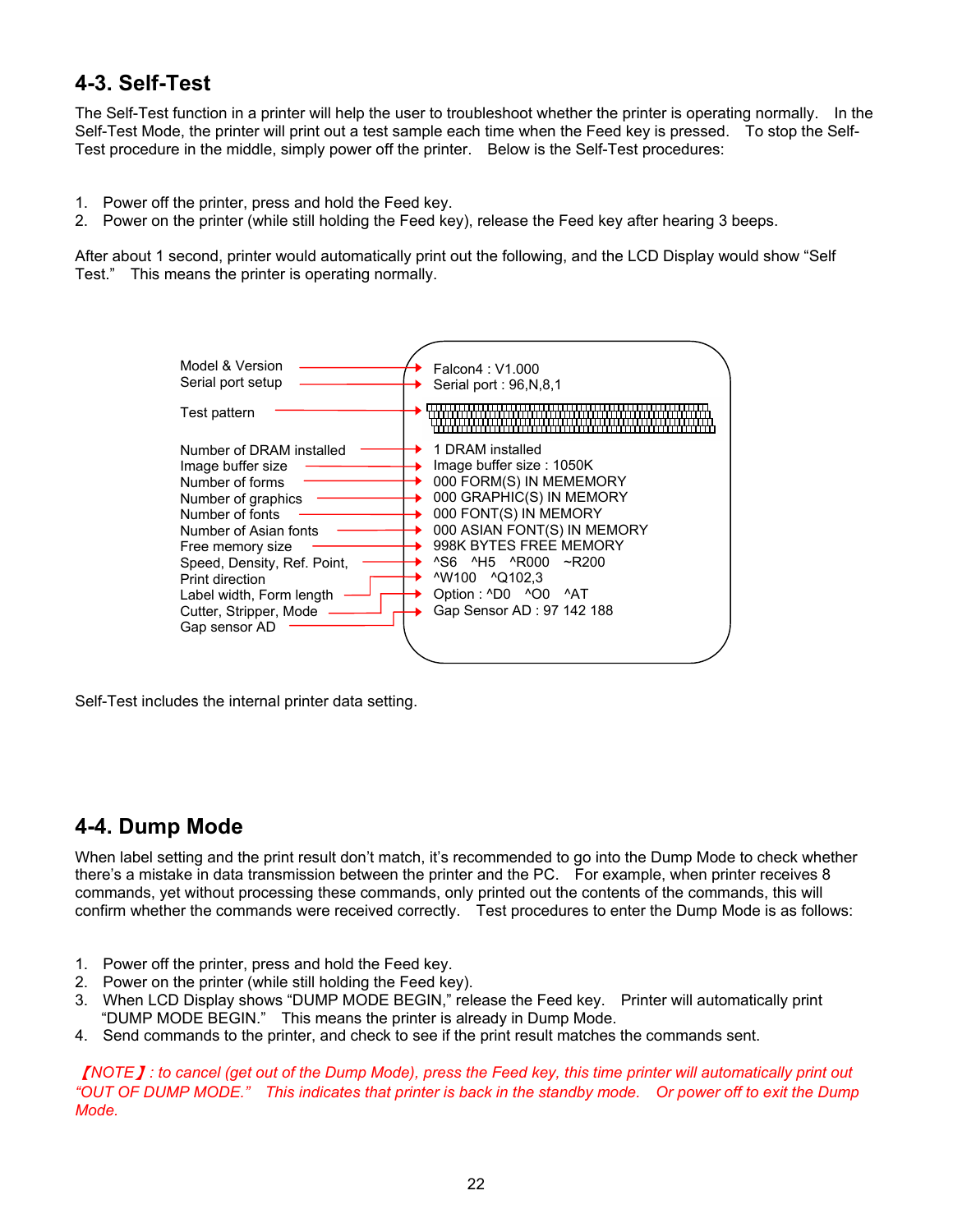#### <span id="page-23-0"></span>**4-5. Auto Sensing**

Printer can automatically detect label (black mark paper) length and record. This way, without setting the print length, the printer can accurately detect the label (black mark) positions.

- 1. Check if the Moveable Sensor Mark is located at the right sensing position.
- 2. Power off the printer, press and hold the Pause key.
- 3. Power on the printer (while still holding the Pause key), after printer beeps 3 times and the LCD Display shows "Auto Sensing mode," release the Pause key. Printer will automatically detect the label size/length and record.
- 4. LCD Display shows the results of measurement.

Printer goes back to standby mode after displaying the measurement.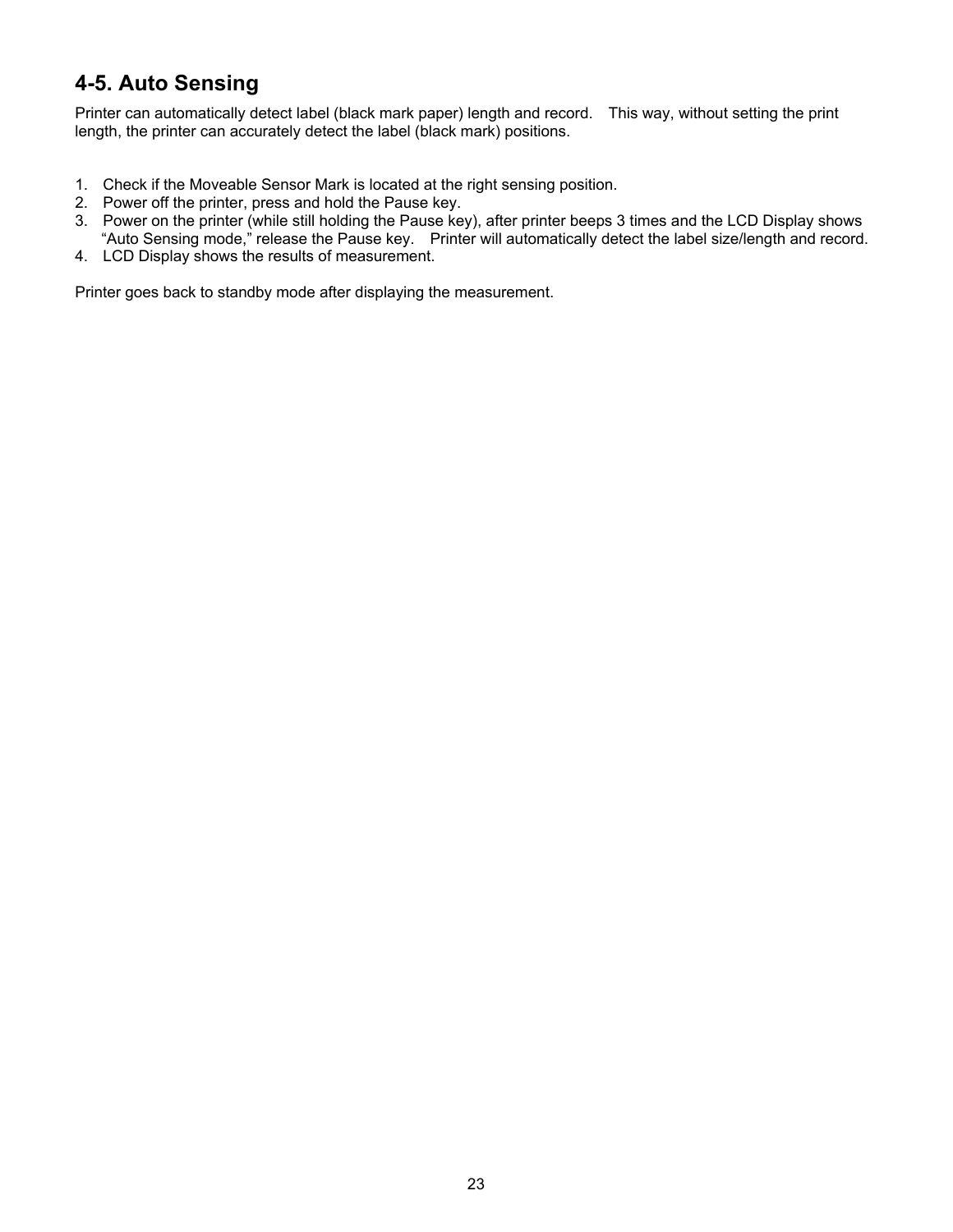## <span id="page-24-0"></span>**4-6. Setting Mode**

In the Setting Mode, changes can be made according to requirement on the printing mode, options, media type, and parallel interface (printer can only go into setting when connected to PC by parallel cable, USB cable, or serial cable).

- 1. Install label and ribbon according to the Ribbon & Label Installation Diagram, and make sure the Ready light turns green.
- 2. Press and hold the "Pause" key, then press the "Feed" key, hold these two keys, and the LCD Display will show "Setting Mode."
- 3. Release the keys to enter the "Setting Mode," and it will show the setting items.
- 4. In the Setting Mode, the keys have the following functions:

#### **Feed Key : Selection Pause Key : Enter or confirm Cancel Key : Exit**

- 5. Items with the " $*$ " sign is of option items.
- 6. Before exiting the Setting Mode, printer will prompt user whether to save the settings.

After user's response on whether or not to save the settings, printer will return to standby mode.

| <b>Printing mode:</b>  | <b>Thermal Transfer:</b> when printing, a ribbon must be installed to transfer the print<br>contents onto the media.<br><b>Direct Thermal:</b> when printing, no ribbon is necessary, it only requires direct<br>thermal media.                         |
|------------------------|---------------------------------------------------------------------------------------------------------------------------------------------------------------------------------------------------------------------------------------------------------|
| <b>Option Set:</b>     | Stripper mode: turn on the stripper function<br><b>Cutter mode:</b> turn on the cutter function<br><b>Option OFF:</b> select this option to turn off the stripper and cutter functions.<br><b>This</b><br>is the default setting.                       |
| <b>Paper Set:</b>      | <b>Black Mark:</b> for label or plain paper with black mark in the back<br>Gap Paper: for labels with liner and gap, or hang tags. The default is set to be<br>gap paper.<br>Plain Paper: for plain paper                                               |
| <b>COM Port Set:</b>   | <b>Baud Rate:</b><br>300/600/1200/2400/4800/9600/19200/38400 bits, default: 9600 bits<br><b>Parity Set:</b><br>None / Odd / Even Parity, default: None Parity<br>Data Length:<br>7 / 8 bits, default: 8 bits<br>Stop bit:<br>1 / 2 bits, default: 1 bit |
| <b>Auto Sensing</b>    | Auto mode: auto sense the label type (black mark, gap & plain paper) and<br>length<br>Gap mode: detects gap paper<br><b>Black mode: detects black mark label</b>                                                                                        |
| <b>Setting Review:</b> | Review setting items                                                                                                                                                                                                                                    |
| <b>LCD Language</b>    | English<br><b>Simplified Chinese</b><br><b>Traditional Chinese</b>                                                                                                                                                                                      |

#### 【*NOTE*】*:*

*(1) "Default Setting" is the original setting from the factory, if other changes are made on the settings, then follow the new settings.* 

*(2) Printer will store the previous settings after power off, thus if settings are to be changed again, please enter the Setting Mode to reset.*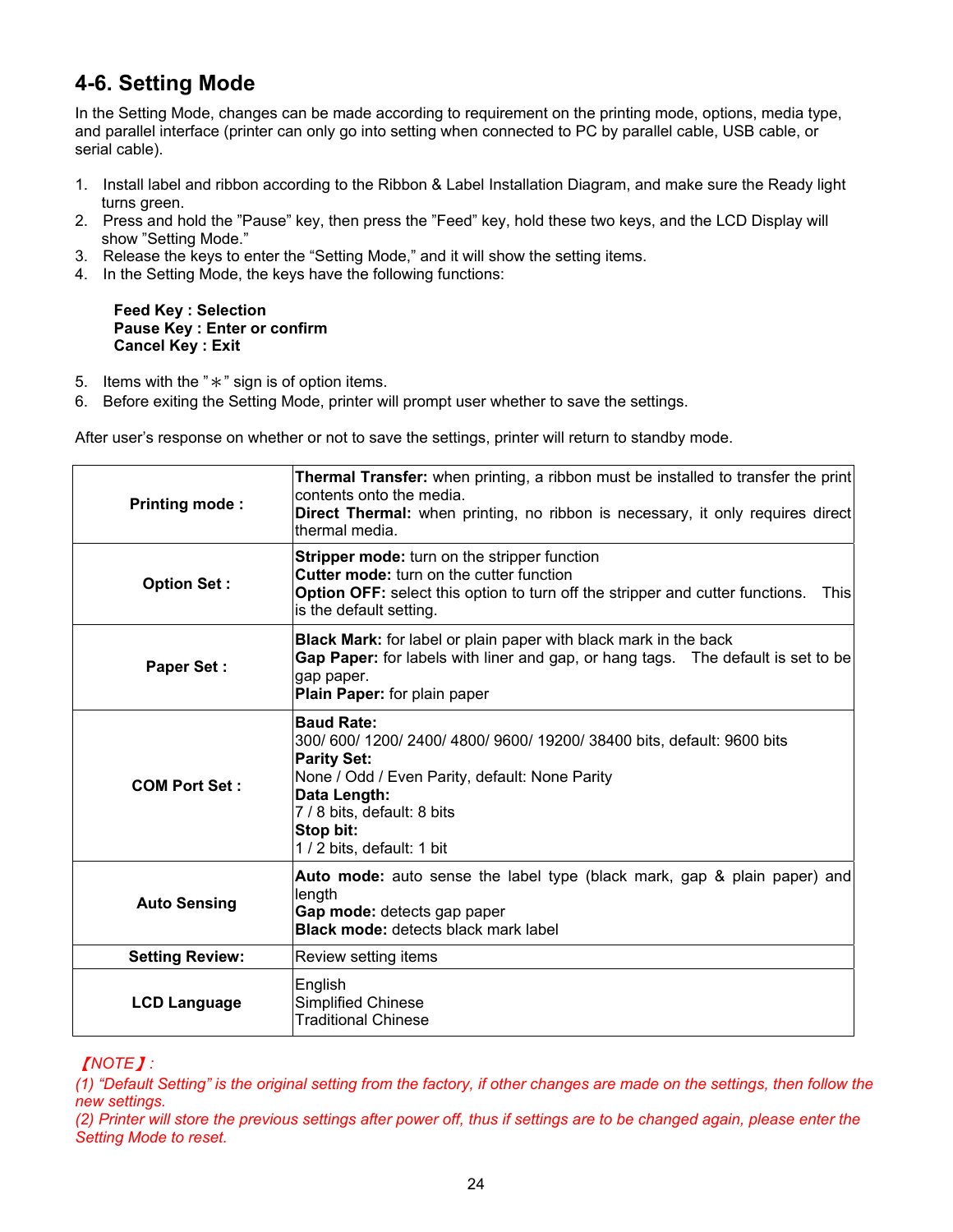# <span id="page-25-0"></span>**4-7. Error Messages**

LCD Display wasn't installed in position or other problems occur, printer will beep 2 times as warning, and error messages will be displayed.

| <b>LCD</b>                                   | <b>LED Message Light</b> |       |       |                  |                                                                 |                                                                                                                                                                                              |
|----------------------------------------------|--------------------------|-------|-------|------------------|-----------------------------------------------------------------|----------------------------------------------------------------------------------------------------------------------------------------------------------------------------------------------|
| Message Display                              | Power                    | Ready | Error | Beep             | Description                                                     | Solution                                                                                                                                                                                     |
| Print Head is<br>opened                      | Green                    |       | Red   | twice            | 4 beeps Thermal Print Head<br>not firmly in place.              | Re-open Thermal Print Head and<br>make sure it closes tightly.                                                                                                                               |
| Entering the<br><b>Cooling Process</b>       | Green                    |       | Red   |                  | Thermal Print Head<br>temperature high.                         | Printer goes back to standby mode<br>after cooling.                                                                                                                                          |
| Out of ribbon or<br>check ribbon<br>sensor   | Green                    |       | Red   | 3 beeps<br>twice | Ribbon not<br>installed, and<br>printer shows error<br>message. | Make sure the printer is in the Direct<br>Thermal mode.                                                                                                                                      |
|                                              |                          |       |       |                  | Ribbons used up or<br>ribbon supply shaft<br>not moving.        | Replace with new ribbon roll.                                                                                                                                                                |
| Out of media or<br>check media gap<br>sensor | Green                    |       | Red   | 2 beeps<br>twice | Unable to detect<br>paper.                                      | Make sure the movable sensor mark<br>is at the correct position, if the sensor<br>is still unable to detect paper, then go<br>through Auto Sensing again.                                    |
|                                              |                          |       |       |                  | Label used up or<br>label sensor can't<br>detect paper.         | Replace with new label roll. When<br>label sensor can't detect paper,<br>please perform Auto Sensing.                                                                                        |
| Check paper<br>setting                       | Green                    |       | Red   | twice            | 2 beeps Abnormal paper<br>feed.                                 | Possible causes: card tags, paper<br>falling into the gap behind the platen<br>roller, can't find label gap/black mark,<br>black mark paper out. Please adjust<br>according to actual usage. |
| Command is not<br>recognized                 | Green                    |       | Red   | twice            | $\sqrt{2}$ beeps Wrong command                                  | Check printer commands, possible<br>value missing or errors.                                                                                                                                 |
| Memory is full                               | Green                    |       | Red   | 2 beeps<br>twice | Memory is full                                                  | Delete unnecessary data in the<br>memory or have memory expansion<br>(options)                                                                                                               |
| Filename can not<br>be found                 | Green                    |       | Red   | 2 beeps<br>twice | Can't find the file                                             | Use "~X4" command to print out all<br>the files, then check whether the file<br>exist and the names are correct.                                                                             |
| Filename is<br>repeated                      | Green                    |       | Red   | twice            | 2 beeps File name is<br>repeated                                | Change the file name and download<br>again.                                                                                                                                                  |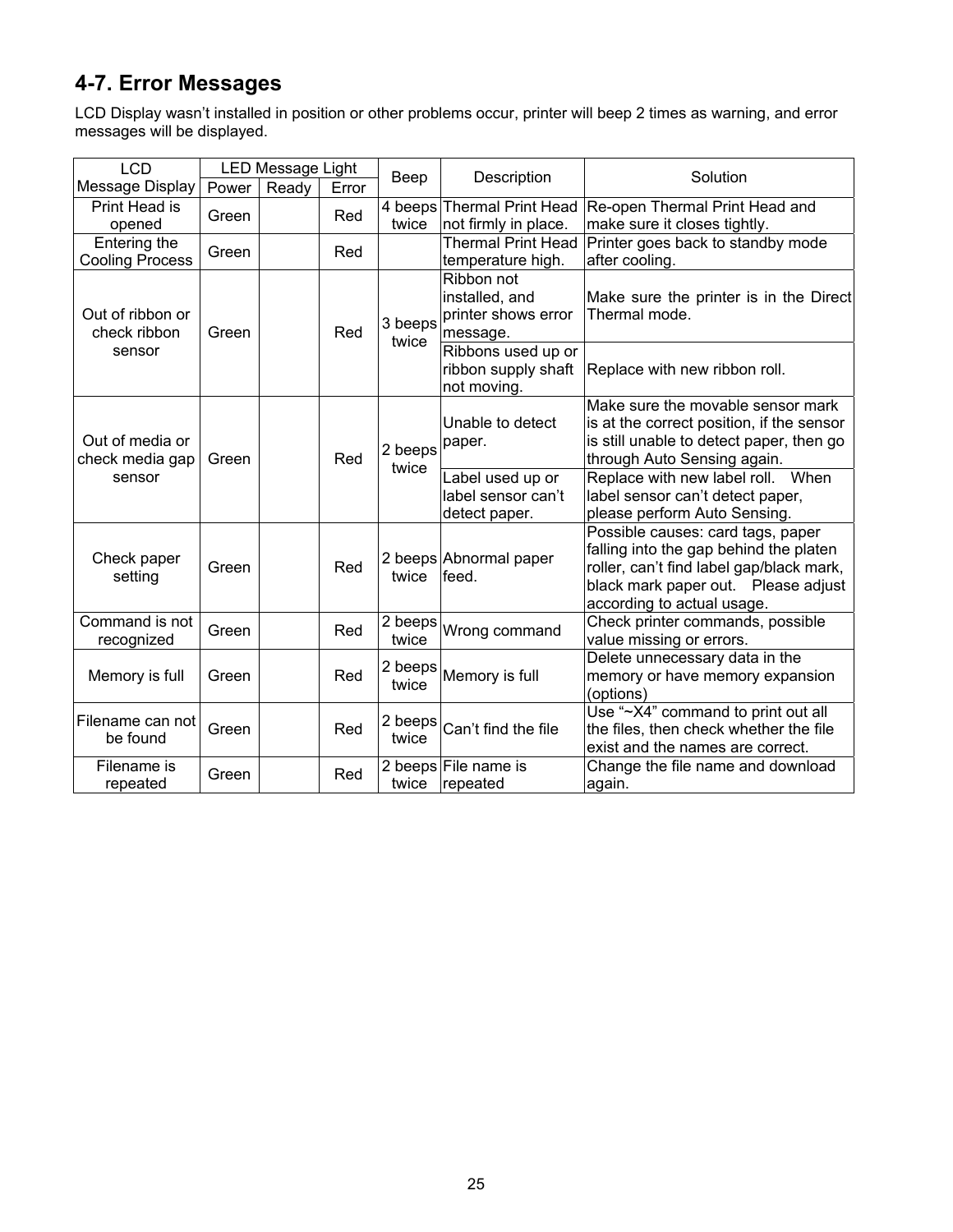# <span id="page-26-0"></span>**Chapter 5. Maintenance and Adjustment**

#### **5-1. Thermal Print Head Cleaning**

Unclear printouts (some parts unable to print) may be caused by dusty print head, ribbon stain, or label liner glue, therefore when printing, it's necessary to keep the top cover closed. Also, check and prevent paper/label from being stained or dusty to ensure print quality and to prolong the print head life. Print head cleaning instructions are as follows:

- 1. Open top cover.
- 2. Take out the ribbon.
- 3. Open the print head by lifting the Print Head Lever.
- 4. If on the print head (see yellow arrow) there's label pieces or other stain, please use a soft cloth with industrial use alcohol to wipe away the stain.

#### *Note:*

*(1) Weekly cleaning on the print head is recommended. (2) When cleaning the print head with soft cloth, make sure it does not have any metal or hard particles attached on it.* 



## **5-2. Thermal Print Head Balance Adjustment**

When printing with different label materials or using different ribbon types, unbalanced print quality may occur due to the media material differences, thus it's necessary to adjust the Thermal Print Head pressure.

- 1. Open top cover.
- 2. Take out the ribbon.
- 3. Open the Thermal Print Head by lifting the Thermal Print Head Bar Handle.

Move the Thermal Print Head Balance Box on the right side to change the print position. Normally, the wider the paper, the right Thermal Print Head Balance Box is farther to the right (out); the narrower the paper, the right Thermal Print Head Balance Box is farther to the left (in).

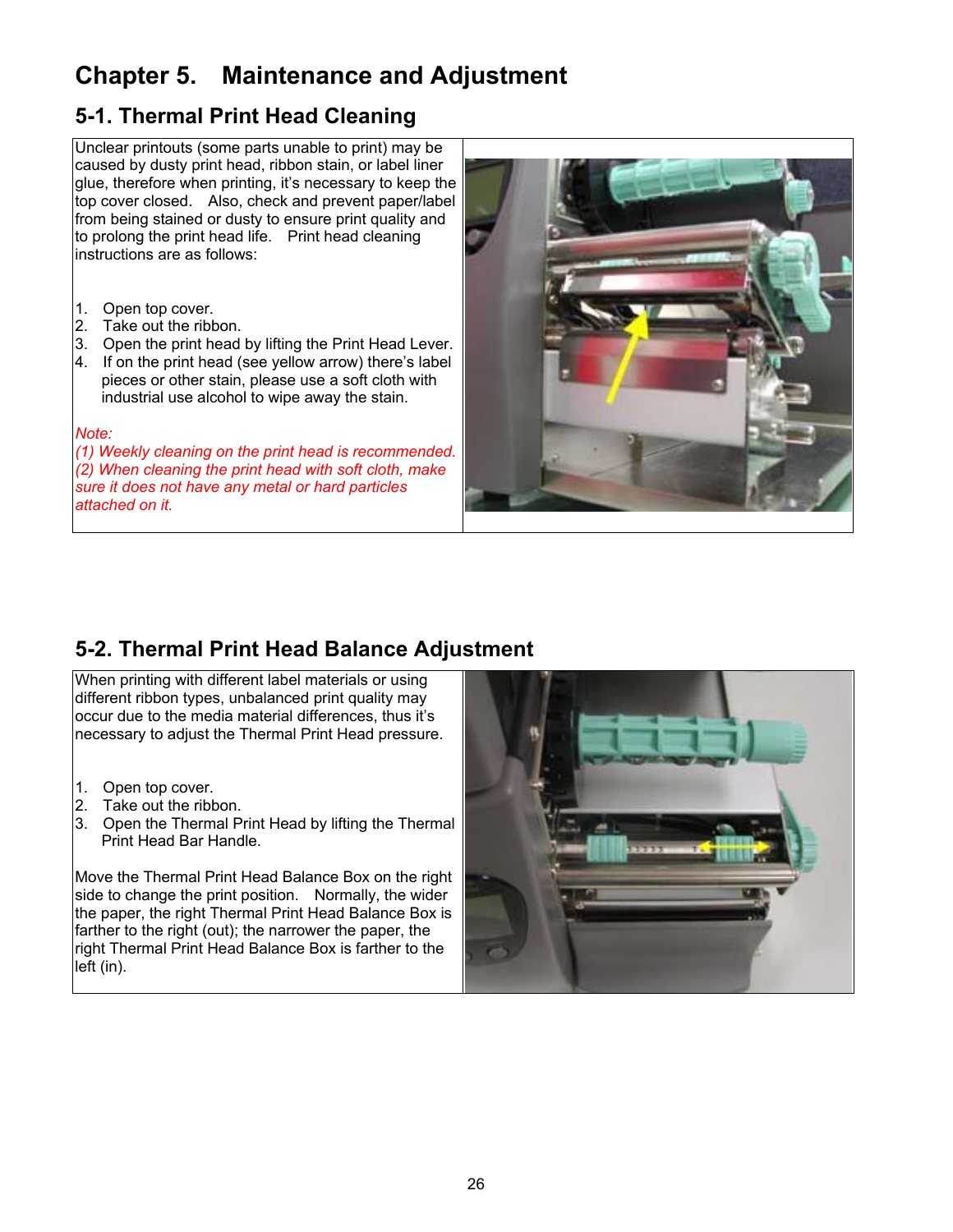# <span id="page-27-0"></span>**5-3. Ribbon Tension Adjustment**

Due to differences in the ribbon material, if ribbon wrinkles occur during printing, please adjust the ribbon expansion by turning the ribbon shaft clockwise to increase the expansion.

If a narrower ribbon is being used (especially ribbon width less than 2"), and printer might have problem pulling the labels. This time, please adjust the ribbon expansion by turning the ribbon shaft counterclockwise to decrease the expansion.



#### **5-4. Cutter**

- 1. There are two holes (as marked "A")on the sides of the cutter
- 2. When paper jams and cutter malfunctions, power off the printer. Use 3mm hexagon screwdriver to turn the cutter blade clockwise.
- 3. After the paper jam is cleared, power on the printer, and the cutter blade will go back to its original position.

*Note: it is recommended to use labels with 35mm (and above) of height.*